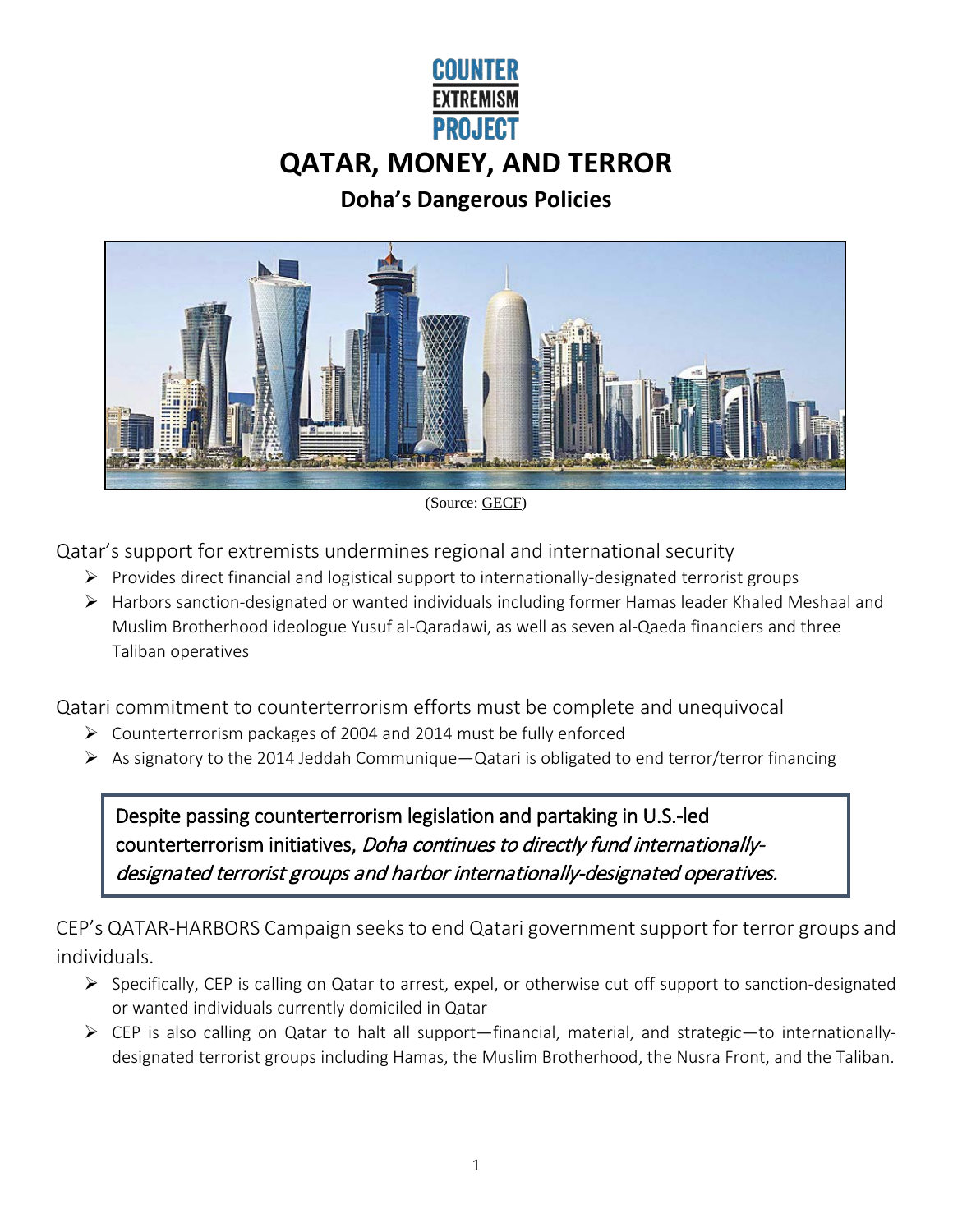

# **OVERVIEW**

Qatar—a long-time U.S. ally and member of the Global Coalition to Counter ISIS—has supported and harbored international terrorist organizations and individuals. The hydrocarbon-rich Gulf country sends direct financial and mater[i](#page-2-0)al support to internationally-designated terrorist groups such as Hamas and the Nusra Front,<sup>i</sup> and knowingly permits internationally-designated or wanted terrorist leaders and financiers to operate within its borders. [ii](#page-2-1) On June 5, 2017, seven countries—Bahrain, Egypt, Libya, the Maldives, Saudi Arabia, the United Arab Emirates, and Yemen—announced that they were severing diplomatic ties with Qatar as a result of the country's support for terrorist and extremist groups in the region.<sup>[iii](#page-2-2)</sup> In severing ties with Qatar, Saudi Arabia announced that it was working to "protect national security from the dangers of terrorism and extremism." Bahrain and others similarly cited national security concerns and Qatar's destabilizing activities in the region as reasons for the split. [iv](#page-2-3)

The Qatari government has lent support to al-Qaeda in the Arabian Peninsula (AQAP),<sup>v</sup> Hamas,<sup>[vi](#page-2-5)</sup> the Muslim Brotherhood, [vii](#page-2-6) the Nusra Front, [viii](#page-2-7) and the Taliban<sup>[ix](#page-2-8)</sup>—including through direct money loans, ransom payments, and supplies transfers. Qatar is also currently harboring at least 12 sanction-designated or wanted individuals, including former Hamas leader Khaled Meshaal, Muslim Brotherhood ideologue Yusuf al-Qaradawi, three U.N. sanctioned Taliban operatives, and at least seven al-Qaeda financiers. <sup>[x](#page-2-9)</sup> Although these individuals have been publically sanctioned by the United States or United Nations, or are the subject of INTERPOL arrest warrants, they are able to live with impunity—and in some cases, in luxury—within Qatar.

# **DIRECT GOVERNMENT FUNDING AND SUPPORT TO EXTREMISTS**

The Qatari government has paid ransom demands, shipped supplies, and funneled billions of dollars of funding to internationally-designated extremist groups throughout the Middle East and North Africa.<sup>[xi](#page-2-10)</sup> These groups include al-Qaeda in the Arabian Peninsula (AQAP), Hamas, the Muslim Brotherhood, the Nusra Front, and the Taliban.<sup>[xii](#page-2-11)</sup>

# **AL-QAEDA IN THE ARABIAN PENSINULA (AQAP)**

Based in Yemen and Saudi Arabia, AQAP is known for its English-language magazine *Inspire*, as well as its involvement in both the 2009 Christmas Day bomb plot and the 2010 Times Square bomb plot. The group claimed responsibility for the massacre at the Paris offices of *Charlie Hebdo* in 2015. It has seized and controls territory across Yemen's southern provinces, where it seeks to implement sharia (Islamic law).



#### Designated by: Australia, Canada, Israel, United Kingdom, United Nations, United States Qatari Support:

 $\triangleright$  In 2010, an arm of the Qatari government donated funds to help rebuild a Yemeni mosque for Sheikh `Abd al-Wahhab Muhammad `Abd al-Rahman al-Humayqani, an AQAP financier later designated by the U.S. Treasury. Qatari officials also reportedly attended the opening of the mosque.<sup>[xiii](#page-3-0)</sup>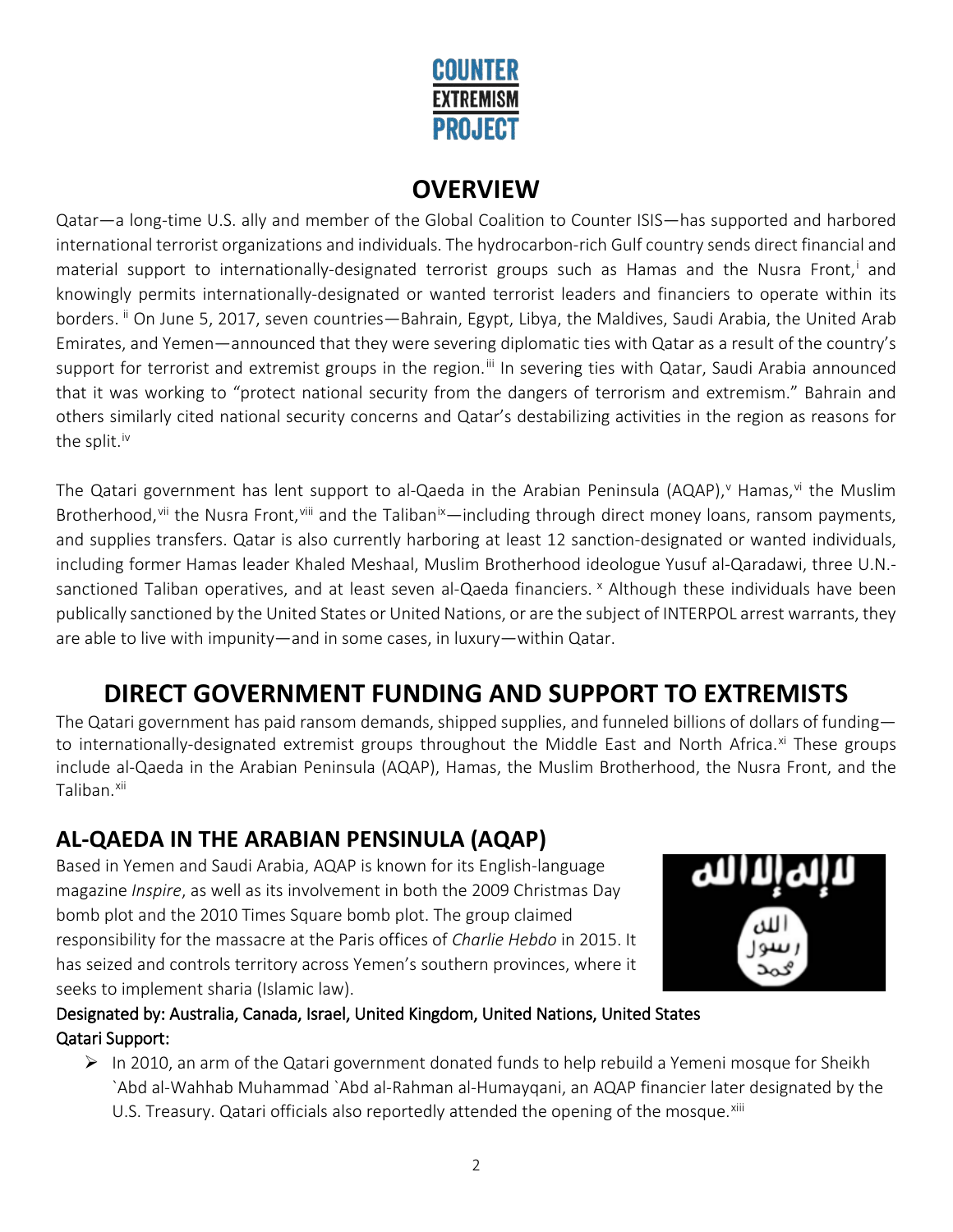

 $\triangleright$  In 2012 and 2013, Qatar reportedly sent millions of dollars of ransom payments to AQAP. Those payments were believed to have directly enabled AQAP to rebuild its network and seize territory in southern Yemen. [xiv](#page-3-1)

# <span id="page-2-1"></span><span id="page-2-0"></span>**HAMAS**

The ruling terror party of the Gaza Strip, Hamas openly seeks the destruction of Israel. The group uses suicide bombings, rocket and mortar attacks, shootings, and kidnappings in pursuit of its stated objectives.



#### Designated by: Australia, Canada, Egypt, EU, Israel, Japan, Jordan, New Zealand, United Kingdom, United States Qatari Support:

 $\triangleright$  Qatar's financial support of Hamas dates back to at least 2008, when Doha reportedly pledged \$250 million to Hamas one year after the terror group violently seized control of the Gaza Strip.<sup>[xv](#page-3-2)</sup>

 $\triangleright$  In 2012, Qatar's then-emir Sheik Hamad bin Khalifa al-Thani pledged more than \$400 million to Hamas to fund the construction of housing complexes and roads.<sup>[xvi](#page-3-3)</sup>

- <span id="page-2-4"></span><span id="page-2-3"></span><span id="page-2-2"></span> $\triangleright$  In July 2016, the Qatari government announced that it would give \$30 million to Hamas in order to help pay the salaries of Gazan public sector workers. The following month, Hamas's deputy leader Ismail Haniyeh said that Qatar's donations would also go toward paying Hamas's "military personnel."<sup>[xvii](#page-3-4)</sup>
- <span id="page-2-5"></span> Qatar continues to host Khaled Meshaal, who served as Hamas's leader from 2004 until May 2017. In 2015, Qatar's Foreign Minister Khalid bin Mohammed Al Attiyah referred to Meshaal—then the leader of Hamas—as a "dear guest of Qatar."xviii
- <span id="page-2-8"></span><span id="page-2-7"></span><span id="page-2-6"></span> $\triangleright$  In early May 2017, Hamas announced updates to its charter at a press conference at the Sheraton Hotel in Doha.<sup>xix</sup>

"We support all Palestinian people. We believe Hamas is a very important part of the Palestinian people." –Emir Tamim Al Thani, September 2014

## <span id="page-2-9"></span>**MUSLIM BROTHERHOOD**

<span id="page-2-10"></span>The Muslim Brotherhood—founded in Egypt in 1928—is a transnational Islamist organization with branches worldwide. In the 1950s, Brotherhood theologian Sayyid Qutb legitimized the use of violent jihad—and the killing of secular Muslims—in order to implement sharia. Analysts argue that the Brotherhood's ideology has spawned groups such as al-Qaeda and ISIS.

Designated by: Bahrain, Egypt, Russia, Saudi Arabia, Syria, United Arab Emirates



### <span id="page-2-11"></span>Qatari Support:

 The Qatari government lent or gave the Muslim Brotherhood a total of \$7.5 billion during Mohammed Morsi's tenure as President of Egypt, between June 2012 and July 2013.<sup>xx</sup>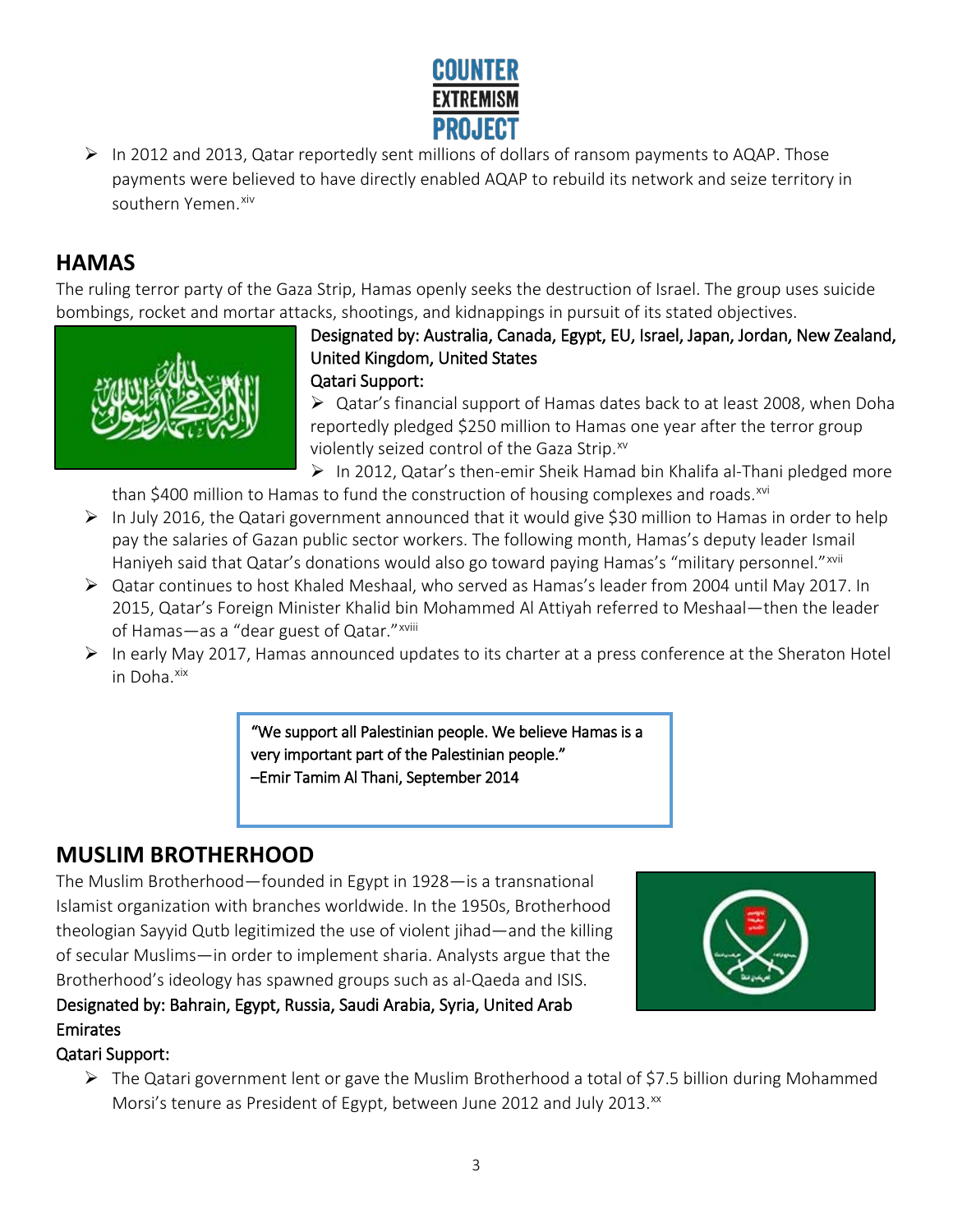

- <span id="page-3-0"></span> During this time, Qatar's then-Prime Minister Sheikh Hamad bin Jassim bin Jaber Al Thani personally transferred as much as \$850,000 to the Brotherhood.[xxi](#page-3-7)
- <span id="page-3-2"></span><span id="page-3-1"></span> $\triangleright$  The Doha-owned media outlet Al Jazeera has provided the Brotherhood with overwhelmingly positive press attention, particularly during the Arab Spring and Morsi's rise and fall from power. In July 2013, 22 Egyptian-based Al Jazeera employees quit due to what they perceived as the company's biased, proBrotherhood agenda.<sup>[xxii](#page-3-8)</sup>
- <span id="page-3-4"></span><span id="page-3-3"></span> $\triangleright$  Brotherhood ideologue Yusuf al-Qaradawi continues to live freely in Qatar while preaching extremist messaging. Qaradawi is banned by the United States, United Kingdom, and France, and is the subject of an INTERPOL warrant for his arrest.<sup>xxiii</sup>

## <span id="page-3-6"></span><span id="page-3-5"></span>**NUSRA FRONT a.k.a. JABHAT FATEH AL-SHAM**

<span id="page-3-8"></span><span id="page-3-7"></span>

The Nusra Front, a.k.a. Jabhat Fateh al-Sham, is a territory-controlling jihadist insurgent group operating in Syria. Long known as al-Qaeda's Syrian affiliate, the group claimed to have formally renounced ties to its mother group in July 2016. The Nusra Front has carried out military campaigns, kidnappings, suicide bombings, and assassinations, and is reported to receive the highest number of foreign fighters in Syria after ISIS. It currently operates under an

Islamist umbrella organization known as Hay'at Tahrir al-Sham (Assembly for the Liberation of Sham).

Designated by: Australia, Canada, France, New Zealand, EU, Russia, Saudi Arabia, Turkey, United Arab Emirates, United Kingdom, United Nations, United States

<span id="page-3-10"></span><span id="page-3-9"></span>Qatari Support:

- $\triangleright$  In 2015, Qatari government officials began meeting with Nusra Front leaders—including leader Abu Muhammad al-Golani—to hint that the group might receive Qatari support if it cut ties with al-Qaeda, according to Nusra and Qatari sources cited by Reuters. The Nusra Front did exactly that in July 2016. Less than two weeks later, the *Financial Times* quoted Syrian activists and rebels who alleged that Qatar had been sending weapons, supplies, and money to the Nusra Front "for weeks." The United States retained the designated status of the Nusra Front—adding its new alias "Jabhat Fateh al-Sham" reaffirming that the group "remains al-Qa'ida's affiliate in Syria."<sup>[xxiv](#page-3-9)</sup>
- <span id="page-3-11"></span> Qatar has allowed Nusra Front commanders to fundraise inside the country, according to U.S. and Arab government officials.[xxv](#page-3-10)
- $\triangleright$  The Qatari government has reportedly negotiated hostage ransom transactions between the Nusra Front and various governments.<sup>[xxvi](#page-3-11)</sup>
- <span id="page-3-12"></span> $\triangleright$  Since at least 2013, Doha itself has reportedly made several ransom payments to the Nusra Front. In one instance in October 2013, Doha paid more than \$100 million to the terror group, according to Lebanese and Turkish sources.<sup>xxvii</sup>
- <span id="page-3-16"></span><span id="page-3-15"></span><span id="page-3-14"></span><span id="page-3-13"></span> $\triangleright$  The Qatari government has funneled guns and money to Ahrar al-Sham, a Nusra Front ally that operates alongside the group under the new umbrella coalition for Islamist Syrian rebels, Hay'at Tahrir al-Sham. <sup>xxviii</sup>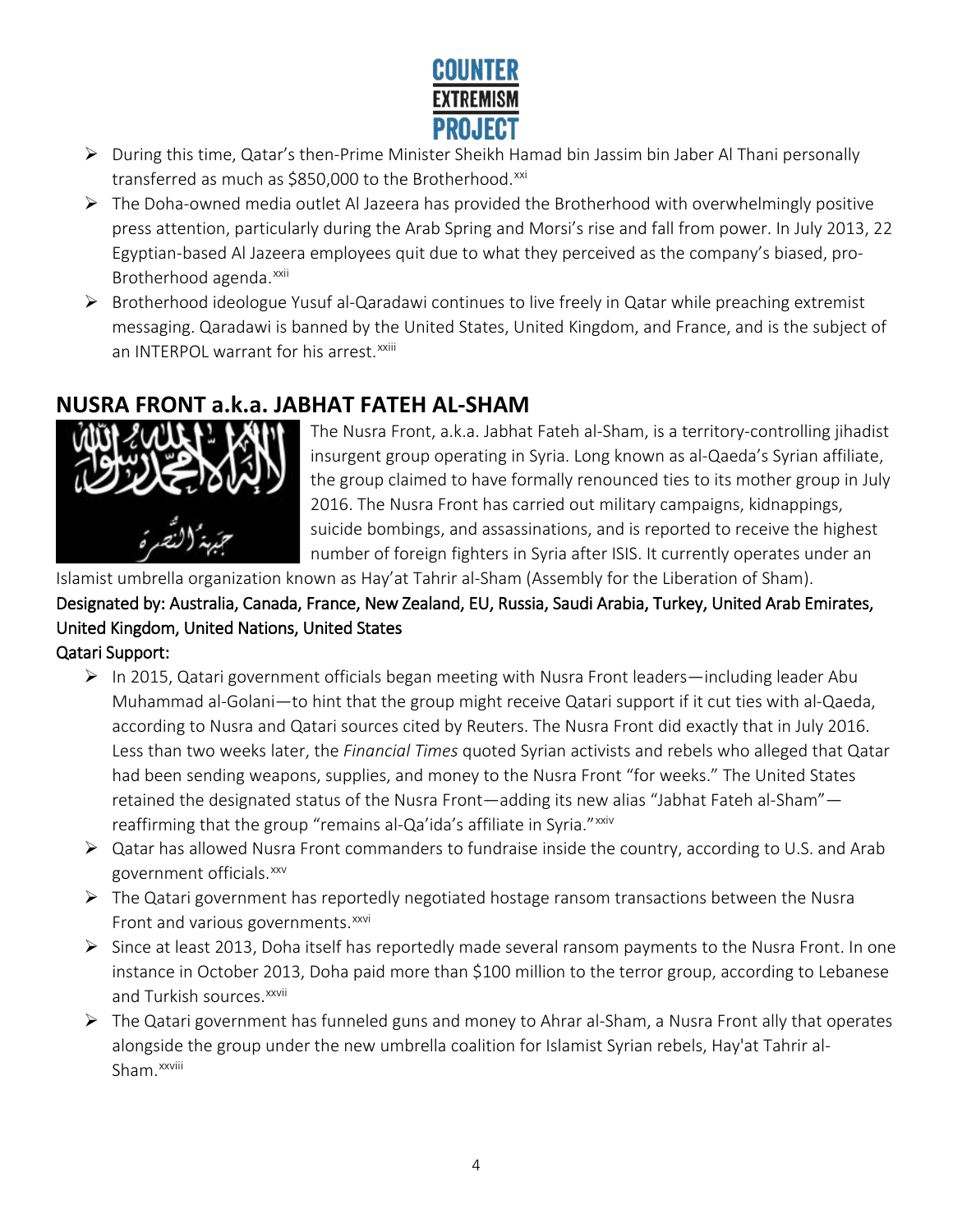

"[Qatar is] promising Nusra more support, i.e. money, supplies etc., once they let go of the Qaeda ties."  $-$ Unnamed Qatari government official, March 2015

# <span id="page-4-2"></span><span id="page-4-1"></span><span id="page-4-0"></span>**TALIBAN**

<span id="page-4-4"></span><span id="page-4-3"></span>The Taliban is an Afghanistan- and Pakistan-based jihadist insurgent group that has carried out numerous deadly terrorist attacks in the region, including the shooting of Malala Yousafzai in Pakistan's Swat Valley in October 2012, the December 2015 assault on Kandahar Air Field which left 50 dead, and the December 2014 massacre at the army-run school in



<span id="page-4-5"></span>Peshawar that killed 148 people, 132 of whom were schoolchildren. Taliban insurgents and ISIS militants in eastern Afghanistan have cooperated against the Afghan government since mid-2016.

<span id="page-4-6"></span>Designated by: Canada, EU, France, Kazakhstan, New Zealand, Russia, United Arab Emirates, United Kingdom, United Nations, United States

#### <span id="page-4-7"></span>Qatari Support:

- $\triangleright$  Doha hosts the Taliban's "political office," which the group opened in June 2013. The Taliban has referred to the office as the only entity where Taliban negotiations are authorized to take place.<sup>[xxix](#page-3-12)</sup>
- <span id="page-4-8"></span> $\triangleright$  In May 2014, Qatar received five Taliban operatives who had been transferred from Guantanamo Bay. Three of the five operatives were—and still are—under U.N. sanctions and several are believed to have reengaged in terrorist activities since arriving in Qatar, according to the U.S. Committee on Armed Services. Qatar reportedly subsidizes housing and provisions of these U.N.-sanctioned militants in one of Doha's most exclusive neighborhoods.<sup>[xxx](#page-3-13)</sup>

# **HARBORING TERRORIST LEADERS AND FINANCIERS**

# <span id="page-4-10"></span><span id="page-4-9"></span>**Leaders**

<span id="page-4-11"></span>Qatar harbors internationally-designated and banned terrorist leaders, including former Hamas leader Khaled Meshaal, [xxxi](#page-3-14) Muslim Brotherhood ideologue Yusuf [a](#page-3-15)l-Qaradawi,xxxii and three U.N.-sanctioned Taliban operatives. xxxiii Manyof these individuals are reported to live in extravagance in Doha's most exclusive neighborhoods.<sup>xxxiv</sup>

<span id="page-4-19"></span><span id="page-4-18"></span><span id="page-4-17"></span><span id="page-4-16"></span><span id="page-4-15"></span><span id="page-4-14"></span><span id="page-4-13"></span><span id="page-4-12"></span>

#### **KHALED MESHAAL: FORMER LEADER OF HAMAS** Designated by: United States

Led Hamas from 2004 to May 2017. Meshaal oversaw Hamas's transition from a guerilla terrorist organization into a terrorist/political hybrid.

Has held press conferences at internationally-owned businesses in Qatar, including the Four Seasons hotel in Doha.<sup>[xxxv](#page-4-1)</sup>

Meshaal resides "in the most luxurious hotel in the most beautiful district [in Qatar]," accord[i](#page-4-2)ng to an Egyptian television host.<sup>xxxvi</sup>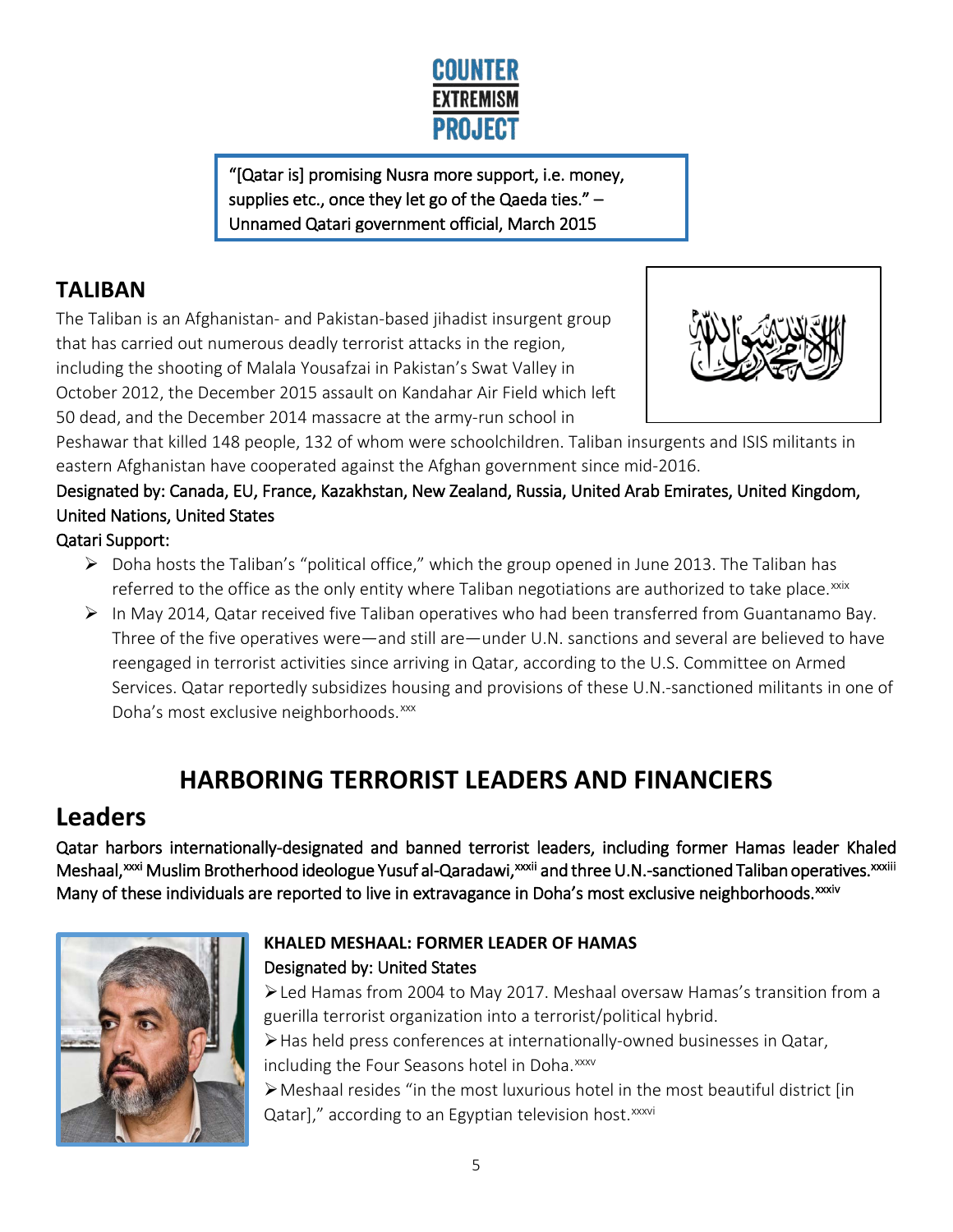

<span id="page-5-1"></span><span id="page-5-0"></span> $\triangleright$  Reported to own four towers and a commercial center on a seven-acre plot in Qatar, developed by a domest[i](#page-4-3)c real estate agency. xxxvii

> "Meshaal is a dear guest of Qatar [who] is living [here] among his relatives." – Foreign Minister Dr. Khalid bin Mohammed Al Attiyah, January 2015

#### <span id="page-5-7"></span><span id="page-5-6"></span><span id="page-5-5"></span><span id="page-5-4"></span><span id="page-5-3"></span><span id="page-5-2"></span>**YUSUF AL-QARADAWI: MUSLIM BROTHERHOOD IDEOLOGUE**  Banned from: France, United States, United Kingdom. Subject of an INTERPOL alert calling for his arrest.

- <span id="page-5-8"></span> $\triangleright$  Qaradawi's fatwas (legal rulings) have called for the murder of U.S. civilians and troops in Iraq, the execution of homosexuals, and the killing of Jews "down to the very last one." xxxv[i](#page-4-4)ii
- $\triangleright$  Spearheads the Qaradawi Centre for Research and Modern Thought at Qatar's Education City, a "multiversity" campus started by the Qatari royal family. The University comprises Western universities including Carnegie Mellon, Cornell, Georgetown, Northwestern, Texas A&M, and Virginia Commonwealth. xxxix





FAZL MOHAMMAD MAZLOOM Designated by: United Nations Taliban's former Deputy Minister of Defense



NURULLAH NURI Designated by: United Nations Taliban's former military commander



ABDUL-HAQ WASSIQ Designated by: United Nations Taliban's former Deputy Director General of Intelligence

# **Financiers**

According to former Under Secretary for Terrorism and Financial Intelligence David Cohen, Qatar is a "permissive terrorist financing environment" that enables "private fundraising networks" to operate within its borders.<sup>[xl](#page-4-5)</sup> Below are some of the designated or wanted members of those networks, all of whom are al-Qaeda financiers: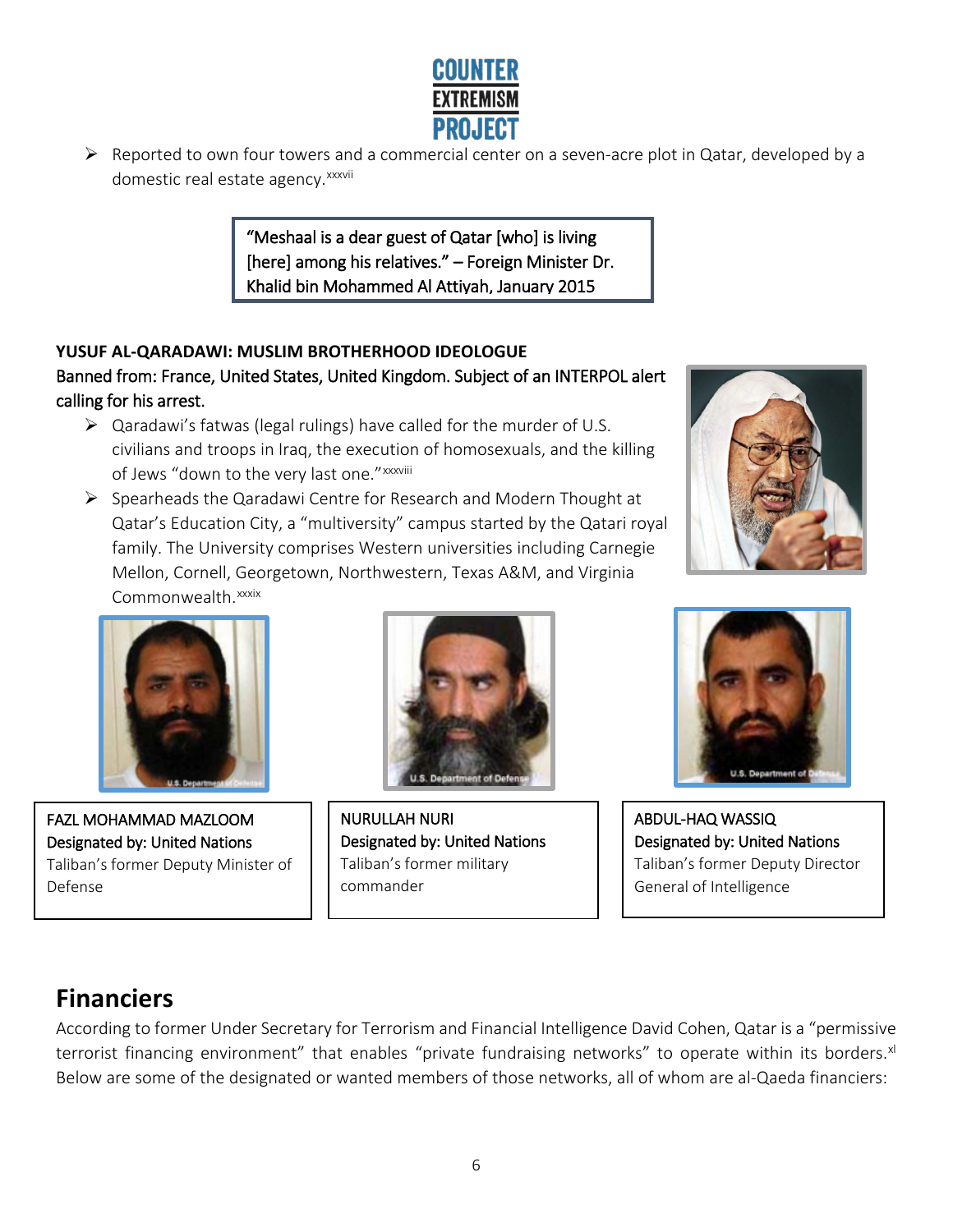#### ABD AL-RAHMAN BIN 'UMAYR AL-NU'AYMI

#### Designated by: European Union, Turkey, United Kingdom, United Nations, United **States**

- Has transferred millions of dollars to al-Qaeda affiliates in Iraq, Syria, Somalia, and Yemen.<sup>[xli](#page-4-6)</sup>
- $\triangleright$  At one point, provided \$2 million per month to ISIS's forerunner, al-Qaeda in Iraq. [xlii](#page-4-7)
- $\triangleright$  Close associate of Qatar's ruling Al Thani family. Holds prominent positions in several governmentbacked organizations.<sup>xliii</sup>

#### KHALIFA MUHAMMAD TURKI AL-SUBAIY

#### Designated by: United Nations, United States

- $\triangleright$  Has funneled hundreds of thousands of dollars to al-Qaeda senior leaders in South Asia, including 9/11 mastermind Khalid Sheikh Mohammed. [xliv](#page-4-8)
- Arrested and jailed in Qatar in March 2008. Designated by the U.S. that July. Released by Qatari authorities two months after the U.S. designation with no further charges. $x^{1/v}$

#### ABD AL-AZIZ BIN KHALIFA AL-ATTIYAH

#### Wanted by: Lebanon

- $\triangleright$  Has funneled money to al-Qaeda and Nusra Front operatives in Lebanon.<sup>[xlvi](#page-4-10)</sup>
- $\triangleright$  Has solicited donations for the Nusra Front over social media.  $x^{\text{lviii}}$
- $\triangleright$  Has voiced support for Osama bin Laden and ISIS on Twitter.  $x^{\text{lviii}}$
- $\triangleright$  In November 2014, a Lebanese court found Attiyah guilty in absentia for

providing financial support to terrorist organizations. The Qatari government has dismissed those charges as politically motivated. [xlix](#page-4-11)

#### SALIM HASAN KHALIFA RASHID AL-KUWARI

#### Designated by: United States

- > Channe[l](#page-4-12)ed hundreds of thousands of dollars to al-Qaeda through an Iran-based network.<sup>1</sup>
- > Faci[li](#page-4-13)tated the travel of extremist recruits abroad and secured the release of al-Qaeda detainees in Iran.<sup>Ii</sup>
- $\triangleright$  Reportedly employed by Qatar's Ministry of Interior even after his 2011 designation.<sup>Iii</sup>

#### ABDALLAH GHANIM MAFUZ MUSLIM AL-KHAWAR

#### Designated by: United States

- $\triangleright$  Aided Kuwari in channeling hundreds of thousands of dollars to al-Qaeda through an Iran-based network.[liii](#page-4-15)
- $\triangleright$  Facilitated travel for militants to Afghanistan for jihad.<sup>[liv](#page-4-16)</sup>
- $\triangleright$  Detained by Qatar in early 2011. Designated by the U.S. that July. Released by Qatari authorities three months after the U.S. designation—with no further charges.  $\sqrt{v}$





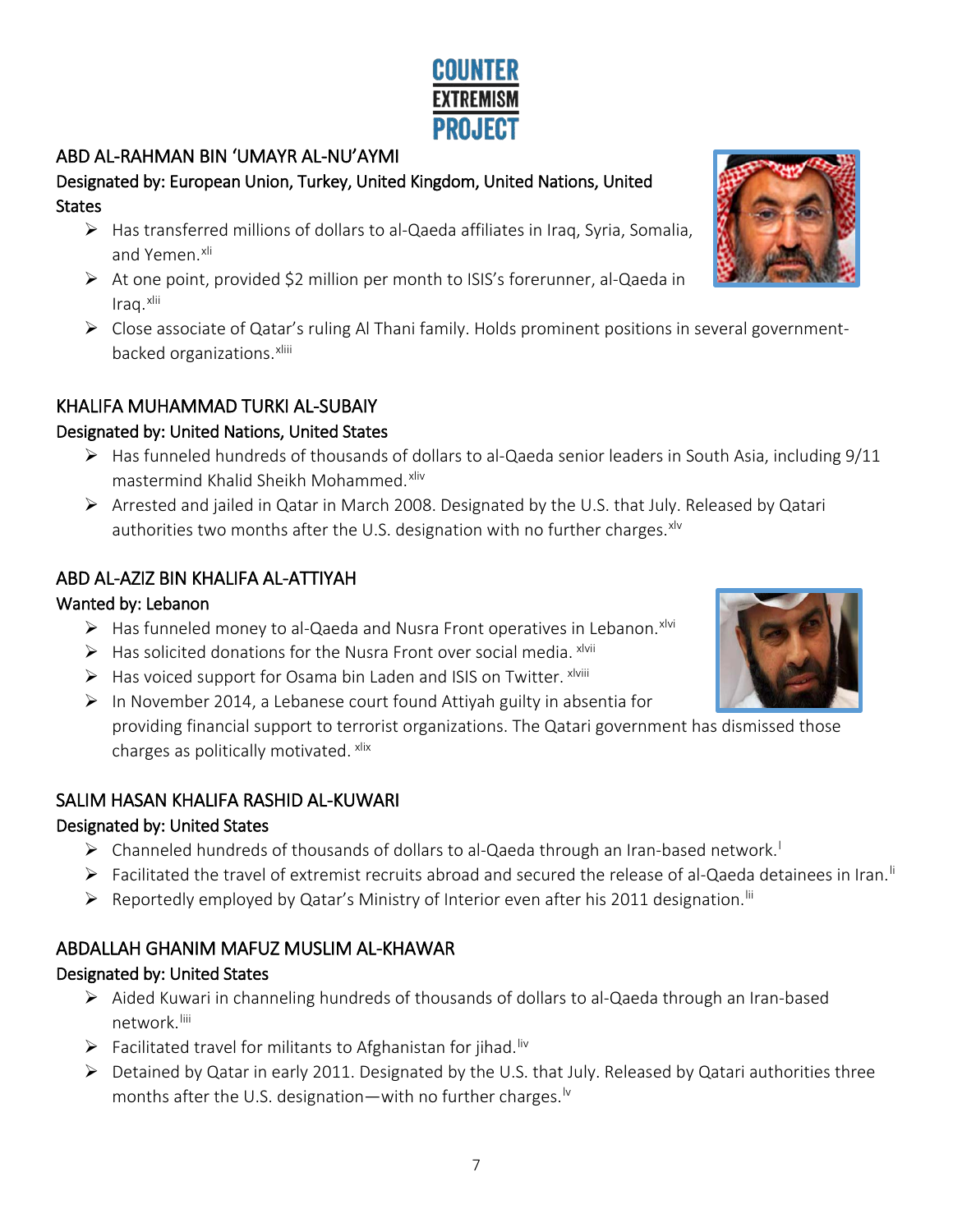# **COUNTER EXTREMISM PROJECT**

#### ABD AL-LATIF BIN ABDLLAHA SALIH MUHAMMAD AL-KAWARI

#### Designated by: United States, United Nations

 Transferred funds to al-Qaeda. Responsible for providing Qatari-based financiers with proof that their funds were delivered to the terror group.<sup>Ivi</sup>

#### SA'D BIN SA'D MUHAMMAD SHARIYAN AL KA'BI

Designated by: European Union, Hong Kong, Pakistan, United Kingdom, United Nations, United States

- $\triangleright$  Solicited donations for the Nusra Front over social media.<sup>Ivii</sup>
- $\triangleright$  Facilitated a Nusra Front hostage exchange.  $\text{Iwiii}$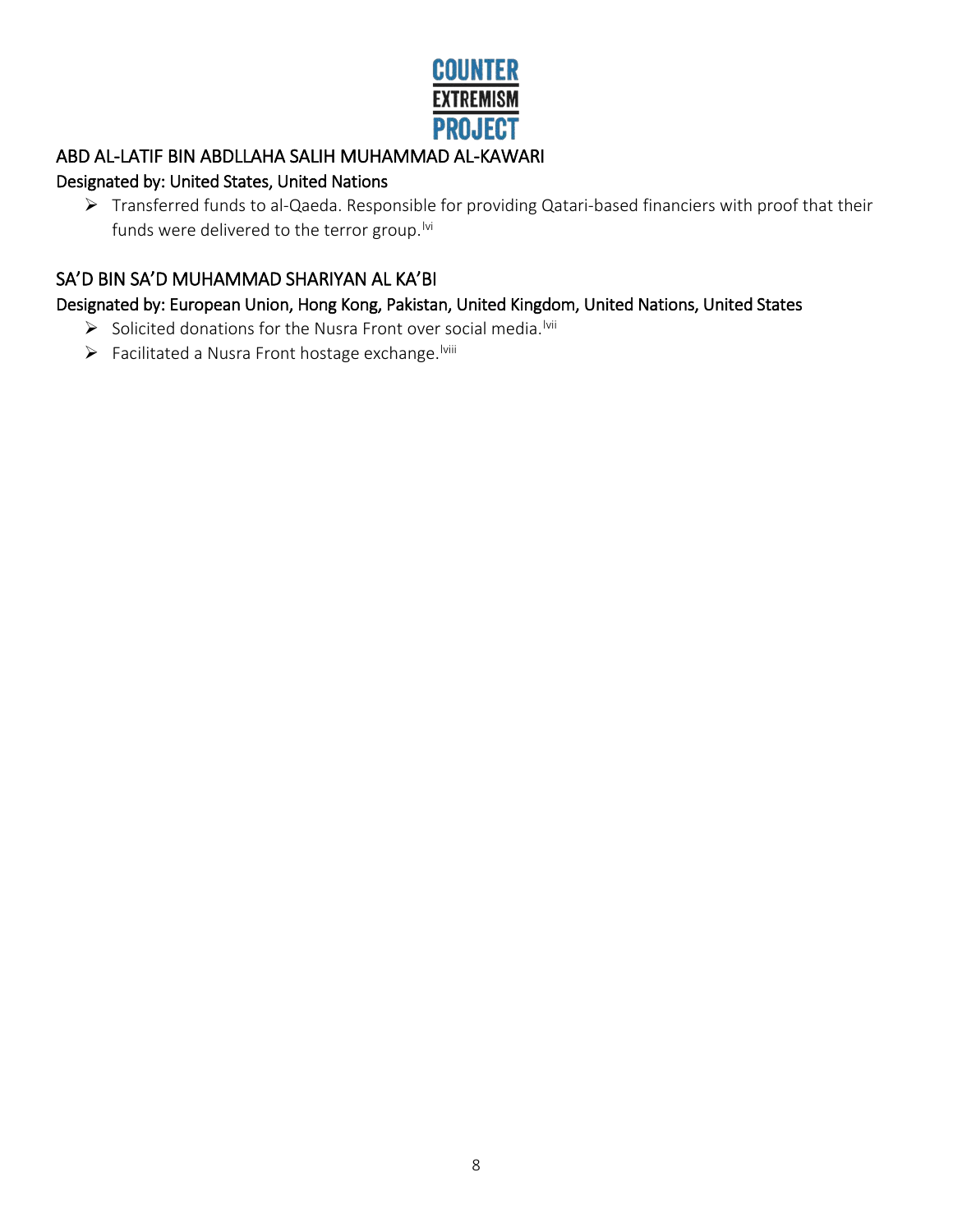# **COUNTER EXTREMISM PROJECT**

# **SNAPSHOT OF QATARI COUNTERTERRORISM LEGISLATION AND INITIATIVES**

Qatar has passed various counterterrorism laws since 2004. Today, Qatari authorities have available a wide range of legal tools in the fight against terrorism, both domestic and international. Below are the pillars of Qatari counterterrorism law:

Law on Combatting Terrorism (2004)

 $\triangleright$  Permits the state to prosecute individuals involved in terror-related activities, including providing training, weaponry, financing, material support, and associating with groups. Iix

Qatar Authority for Charitable Activities, or QACA (2004)

 $\triangleright$  The QACA screens financial transactions made by Qatari charitable organizations in order to detect and thwart terrorism financing.<sup>1x</sup>

Qatar Financial Information Unit, or QFIU (2004)

 $\triangleright$  Housed in the Qatar Central Bank, the QFIU requires Qatari financial institutions to report suspicious financial transactions. The FIU is tasked with preparing this information for presentation to law enforcement.<sup>|xi</sup>

Combating Money Laundering and Terrorist Finance Law (2010)

- $\triangleright$  Outlines penalties for money laundering and terrorism financing, which includes imprisonment and fines.  $\text{ln}$
- $\triangleright$  Requires Qatar's Public Prosecutor to freeze the funds of individuals designated by the U.N. Security Council.  $x$ iii

Jeddah Communique (2014)

 $\triangleright$  Qatar signed onto this U.S.-led initiative alongside several other Gulf States, pledging joint action in defeating terrorism and terrorist financing. Specifically, the Communique calls on signatories to "[end] impunity and [bring terrorist] perpetrators to justice."<sup>Ixiv</sup>

Qatar has adopted numerous pieces of counterterrorism legislation, but the government refuses to fully enforce it. As Doha partakes in U.S.-led counterterrorism initiatives, the government simultaneously delivers funds and supplies to internationally-designated terrorist organizations and harbors internationally-designated operatives. As former Under Secretary for Terrorism and Financial Intelligence David Cohen has said, there are extremist operatives in Qatar "that have not been acted against under Qatari law."<sup>Ixv</sup> In May 2016, Senator Mark Kirk (R-IL) wrote in a letter to Secretary of the Treasury that "the Qatari government should do much more to match Jeddah Communique's words with deeds."<sup>Ixvi</sup> As former Secretary of State John Kerry has said, Qatar "can't continue to be an American ally on Monday that sends money to Hamas on Tuesday."

# **POLICY PRESCRIPTIONS**

In order to combat terrorism and terrorist financing, Qatar will need to fully enforce its own counterterrorism policies. Qatar would also do well to bolster its existing counterterrorism framework, including by designing, maintaining, and publicizing its own terrorist-designation system. The United States should recognize that pressuring Qatar to adopt this political will—and make any strides to its existing framework—is paramount to a strong and effective counterterrorism strategy.

> "[In America] they look at some movements as terrorist movements. In our part of the region, we don't." –Emir Tamim Al Thani, September 2014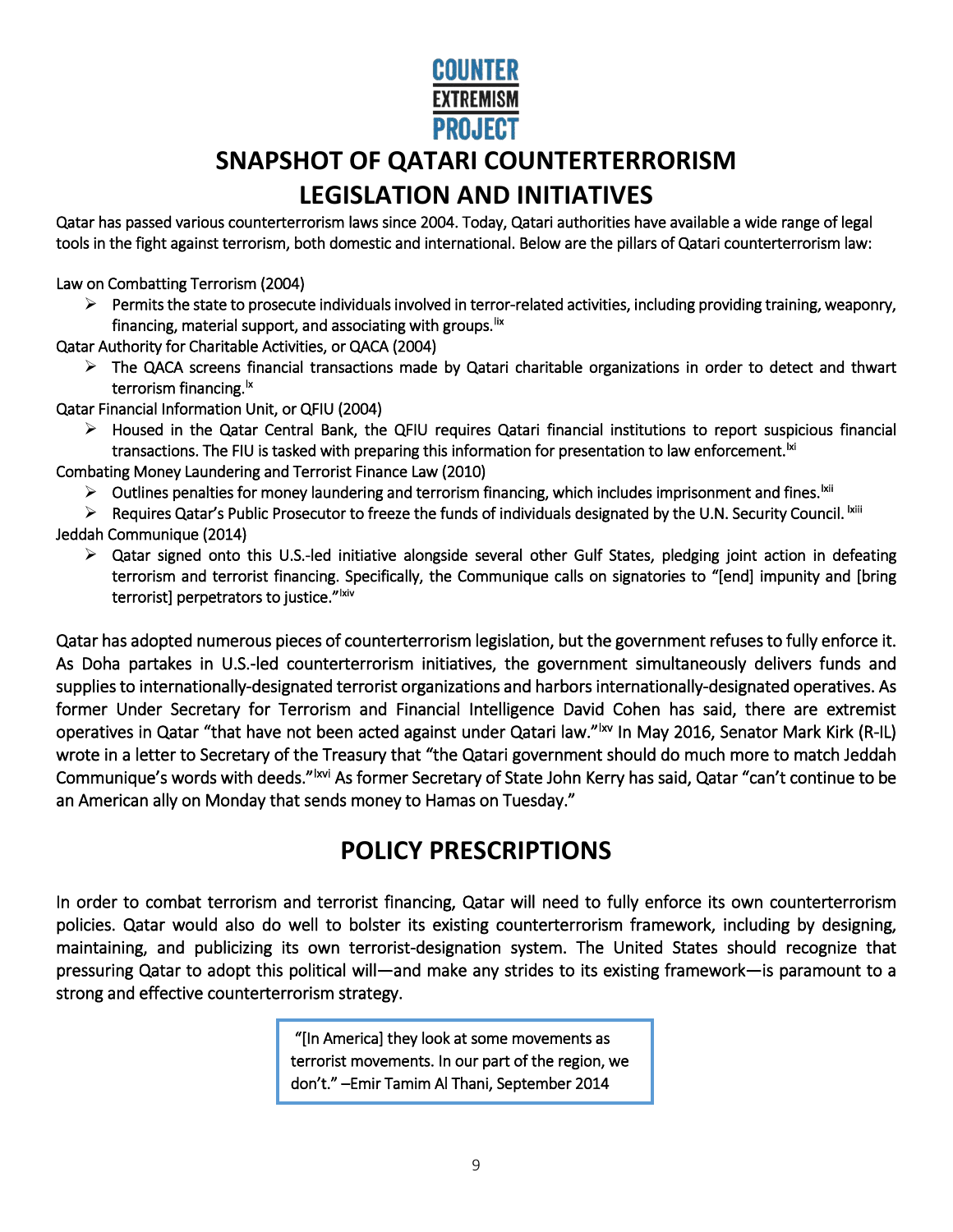

Specifically, the United States must incentivize Doha to:

- Arrest or expel all wanted and internationally-designated individuals inside its borders, including the 12 people outlined by CEP's QATAR-HARBORS campaign
- Expel or arrest all members of the Hamas and Taliban delegations currently domiciled inside Qatar
- Halt all direct support—financial, material, and strategic—to internationally-designated terrorist organizations
- $\triangleright$  Draft, publicize, and maintain a list of designated terrorist entities
- Submit designated entities to the ramifications outlined in Qatar's existing counterterrorism legislation
- $\triangleright$  End ransom payments to terrorist organizations abroad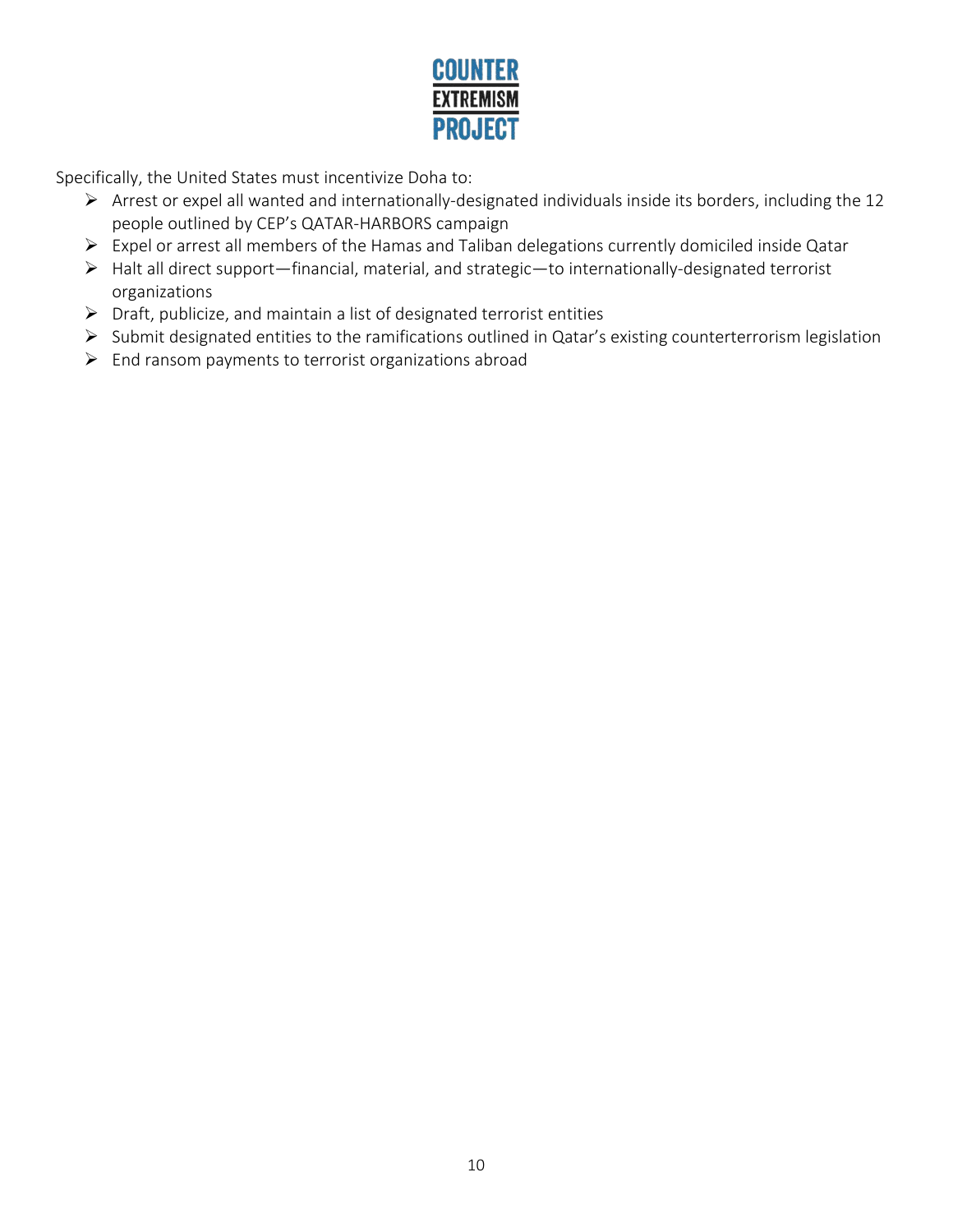

<sup>&</sup>lt;sup>i</sup> "Qatar says gives \$30 million to pay Gaza public sector workers," Reuters, July 22, 2016, http://www.reuters.com/article/us-palestinians-gaza-qatar-idUSKCN1021AQ; Dov Lieber, "Haniyeh seeks to pay Hamas 'military personnel' with Qatar's money," Times of Israel, August 2, 2016[, http://www.timesofisrael.com/haniyeh-seeks-to](http://www.timesofisrael.com/haniyeh-seeks-to-pay-hamas-military-personnel-with-qatars-money/)[pay-hamas-military-personnel-with-qatars-money/;](http://www.timesofisrael.com/haniyeh-seeks-to-pay-hamas-military-personnel-with-qatars-money/) Miriam Karouny, "Insight - Syria's Nusra Front may leave Qaeda to form new entity," Reuters, March 4, 2015, [http://uk.reuters.com/article/uk-mideast-crisis-nusra-insight-idUKKBN0M00G620150304.](http://uk.reuters.com/article/uk-mideast-crisis-nusra-insight-idUKKBN0M00G620150304)

[https://armedservices.house.gov/sites/republicans.armedservices.house.gov/files/wysiwyg\\_uploaded/Report%20on%20the%20Inquiry%20into%20the%20Taliban%20F](https://armedservices.house.gov/sites/republicans.armedservices.house.gov/files/wysiwyg_uploaded/Report%20on%20the%20Inquiry%20into%20the%20Taliban%20Five%20Transfer_0.pdf) [ive%20Transfer\\_0.pdf;](https://armedservices.house.gov/sites/republicans.armedservices.house.gov/files/wysiwyg_uploaded/Report%20on%20the%20Inquiry%20into%20the%20Taliban%20Five%20Transfer_0.pdf) "Treasury Designates Al-Qa'ida Supporters in Qatar and Yemen," U.S. Department of the Treasury, December 19, 2013,

[http://www.treasury.gov/press-center/press-releases/Pages/jl2249.aspx;](http://www.treasury.gov/press-center/press-releases/Pages/jl2249.aspx) "Treasury Designates Twelve Foreign Terrorist Fighter Facilitators," U.S. Department of the Treasury, September 24, 2014[, http://www.treasury.gov/press-center/press-releases/Pages/jl2651.aspx;](http://www.treasury.gov/press-center/press-releases/Pages/jl2651.aspx) Andrew Gilligan, "Minister's family ties to terror," Telegraph (London), November 1, 2014[, http://www.telegraph.co.uk/news/worldnews/middleeast/qatar/11203140/Ministers-family-ties-to-terror.html;](http://www.telegraph.co.uk/news/worldnews/middleeast/qatar/11203140/Ministers-family-ties-to-terror.html) "Treasury Designates Financial Supporters of Al-Qaida and Al-Nusrah Front," U.S. Department of the Treasury, August 5, 2015, [http://www.treasury.gov/press-center/press-](http://www.treasury.gov/press-center/press-releases/Pages/jl0143.aspx)

releases/Pages/jl0143.aspx.<br>iii Hilary Whiteman and Katie Hunt, "Saudi Arabia, UAE, others cut ties with Qatar: Live updates," CNN, June 5, 2017,

[http://www.cnn.com/2017/06/05/middleeast/qatar-diplomatic-rift-live-blog/index.html;](http://www.cnn.com/2017/06/05/middleeast/qatar-diplomatic-rift-live-blog/index.html) "Arab powers sever Qatar ties, citing support for militants," Reuters, June 5, 2017[, https://www.reuters.com/article/us-gulf-qatar-idUSKBN18W0DQ.](https://www.reuters.com/article/us-gulf-qatar-idUSKBN18W0DQ)

iv Tamara Qiblawi, Mohammed Tawfeeq, and Elizabeth Roberts, "Qatar rift: Saudi, UAE, Bahrain, Egypt cut diplomatic ties," CNN, June 5, 2017,

[http://www.cnn.com/2017/06/05/middleeast/saudi-bahrain-egypt-uae-qatar-terror/index.html;](http://www.cnn.com/2017/06/05/middleeast/saudi-bahrain-egypt-uae-qatar-terror/index.html) "Statement of the Kingdom of Bahrain on the severance of diplomatic relations with the State of Qatar," Kingdom of Bahrain Ministry of Foreign Affairs, June 5, 2017,

[http://www.mofa.gov.bh/Default.aspx?tabid=7824&ItemId=7473&language=en-US.](http://www.mofa.gov.bh/Default.aspx?tabid=7824&ItemId=7473&language=en-US)

<sup>v</sup> David Andrew Weinberg, "Terrorist Financing: Kidnapping, Antiquities Trafficking, and Private Donations," Foundation for Defense of Democracies, November 17, 2015, 8[, http://docs.house.gov/meetings/FA/FA18/20151117/104202/HHRG-114-FA18-Wstate-WeinbergD-20151117.pdf.](http://docs.house.gov/meetings/FA/FA18/20151117/104202/HHRG-114-FA18-Wstate-WeinbergD-20151117.pdf)

vi "Qatar says gives \$30 million to pay Gaza public sector workers," Reuters, July 22, 2016, http://www.reuters.com/article/us-palestinians-gaza-qatar-idUSKCN1021AQ; Dov Lieber, "Haniyeh seeks to pay Hamas 'military personnel' with Qatar's money," Times of Israel, August 2, 2016[, http://www.timesofisrael.com/haniyeh-seeks-to-](http://www.timesofisrael.com/haniyeh-seeks-to-pay-hamas-military-personnel-with-qatars-money/)

[insight-idUKKBN0M00G620150304;](http://uk.reuters.com/article/uk-mideast-crisis-nusra-insight-idUKKBN0M00G620150304) "Syrian Nusra Front announces split from al-Qaeda," BBC news, July 29, 2016[, http://www.bbc.com/news/world-middle-east-](http://www.bbc.com/news/world-middle-east-36916606)[36916606;](http://www.bbc.com/news/world-middle-east-36916606) Erika Solomon, "Outside Help Behind Rebel Advances in Aleppo," *Financial Times*, August 8, 2016,

[https://webcache.googleusercontent.com/search?q=cache:1pPIFlb05uUJ:https://www.ft.com/content/da076830-5d77-11e6-a72a-](https://webcache.googleusercontent.com/search?q=cache:1pPIFlb05uUJ:https://www.ft.com/content/da076830-5d77-11e6-a72a-bd4bf1198c63+&cd=1&hl=en&ct=clnk&gl=us)

 $\overline{a}$ 

bd4bf1198c63+&cd=1&hl=en&ct=clnk&gl=us.<br>ix "Q&A: Afghan Taliban open Doha office," BBC News, June 20, 2013[, http://www.bbc.com/news/world-asia-22957827;](http://www.bbc.com/news/world-asia-22957827) Associated Press, "Taliban reaffirms authority of its Qatar 'political office,'" Dawn, January 25, 2016, http://www.dawn.com/news/1235165.<br>\* Peter Kovessy, "Qatar FM: Hamas leader to remain in Doha as 'dear guest'," Doha News, January 13, 2015, https://dohanews.co/qata

[dear-guest/;](https://dohanews.co/qatar-fm-hamas-leader-remain-doha-dear-guest/) Shabina S. Khatri, "Egypt demands extradition of Sheikh Yusuf Al Qaradawi from Qatar," Doha News, February 5, 2014[, https://dohanews.co/egypt](https://dohanews.co/egypt-demands-extradition-of-sheikh-yusuf-al-qaradawi-from-qatar/)[demands-extradition-of-sheikh-yusuf-al-qaradawi-from-qatar/;](https://dohanews.co/egypt-demands-extradition-of-sheikh-yusuf-al-qaradawi-from-qatar/) "Report on the Inquiry into: The Department of Defense's May 2014 Transfer to Qatar of five law-of-war detainees in connection with the recovery of a captive U.S. soldier," Committee on Armed Services, December 9, 2015,

[https://armedservices.house.gov/sites/republicans.armedservices.house.gov/files/wysiwyg\\_uploaded/Report%20on%20the%20Inquiry%20into%20the%20Taliban%20F](https://armedservices.house.gov/sites/republicans.armedservices.house.gov/files/wysiwyg_uploaded/Report%20on%20the%20Inquiry%20into%20the%20Taliban%20Five%20Transfer_0.pdf) [ive%20Transfer\\_0.pdf;](https://armedservices.house.gov/sites/republicans.armedservices.house.gov/files/wysiwyg_uploaded/Report%20on%20the%20Inquiry%20into%20the%20Taliban%20Five%20Transfer_0.pdf) "Treasury Designates Al-Qa'ida Supporters in Qatar and Yemen," U.S. Department of the Treasury, December 19, 2013,

[http://www.treasury.gov/press-center/press-releases/Pages/jl2249.aspx;](http://www.treasury.gov/press-center/press-releases/Pages/jl2249.aspx) "Treasury Designates Twelve Foreign Terrorist Fighter Facilitators," U.S. Department of the Treasury, September 24, 2014[, http://www.treasury.gov/press-center/press-releases/Pages/jl2651.aspx;](http://www.treasury.gov/press-center/press-releases/Pages/jl2651.aspx) Andrew Gilligan, "Minister's family ties to terror," Telegraph (London), November 1, 2014[, http://www.telegraph.co.uk/news/worldnews/middleeast/qatar/11203140/Ministers-family-ties-to-terror.html;](http://www.telegraph.co.uk/news/worldnews/middleeast/qatar/11203140/Ministers-family-ties-to-terror.html) "Treasury Designates Financial Supporters of Al-Qaida and Al-Nusrah Front," U.S. Department of the Treasury, August 5, 2015, [http://www.treasury.gov/press-center/press](http://www.treasury.gov/press-center/press-releases/Pages/jl0143.aspx)releases/Pages/jl0143.aspx.<br><sup>xi</sup> David Andrew Weinberg, "Terrorist Financing: Kidnapping, Antiquities Trafficking, and Private Donations," Foundation for Defense of Democracies, November 17,

2015, 8, 9-14[, http://docs.house.gov/meetings/FA/FA18/20151117/104202/HHRG-114-FA18-Wstate-WeinbergD-20151117.pdf;](http://docs.house.gov/meetings/FA/FA18/20151117/104202/HHRG-114-FA18-Wstate-WeinbergD-20151117.pdf) "Egypt returns \$2 billion to Qatar in sign of growing tensions," Reuters, September 19, 2013[, http://www.reuters.com/article/us-egypt-qatar-deposits-idUSBRE98I0N020130919;](http://www.reuters.com/article/us-egypt-qatar-deposits-idUSBRE98I0N020130919) Mick Krever, "Qatar's Emir: We don't fund terrorists," CNN, September 25, 2014[, http://www.cnn.com/2014/09/25/world/meast/qatar-emir/;](http://www.cnn.com/2014/09/25/world/meast/qatar-emir/) Yusuf Kanly, "Is Turkish foreign policy successful?," Hurriyet Daily News, October 21, 2013[, http://www.hurriyetdailynews.com/is-turkish-foreign-policy-](http://www.hurriyetdailynews.com/is-turkish-foreign-policy-successful.aspx?pageID=449&nID=56527&NewsCatID=425)

[successful.aspx?pageID=449&nID=56527&NewsCatID=425;](http://www.hurriyetdailynews.com/is-turkish-foreign-policy-successful.aspx?pageID=449&nID=56527&NewsCatID=425) Miriam Karouny, "Insight - Syria's Nusra Front may leave Qaeda to form new entity," Reuters, March 4,

2015, <u>http://uk.reuters.com/article/uk-mideast-crisis-nusra-insight-idUKKBN0M00G620150304</u>.<br><sup>xii</sup> David Andrew Weinberg, "Terrorist Financing: Kidnapping, Antiquities Trafficking, and Private Donations," Foundation for De 2015, 8, 9-14[, http://docs.house.gov/meetings/FA/FA18/20151117/104202/HHRG-114-FA18-Wstate-WeinbergD-20151117.pdf;](http://docs.house.gov/meetings/FA/FA18/20151117/104202/HHRG-114-FA18-Wstate-WeinbergD-20151117.pdf) "Egypt returns \$2 billion to Qatar in sign of growing tensions," Reuters, September 19, 2013[, http://www.reuters.com/article/us-egypt-qatar-deposits-idUSBRE98I0N020130919;](http://www.reuters.com/article/us-egypt-qatar-deposits-idUSBRE98I0N020130919) Mick Krever, "Qatar's Emir: We don't fund terrorists," CNN, September 25, 2014[, http://www.cnn.com/2014/09/25/world/meast/qatar-emir/;](http://www.cnn.com/2014/09/25/world/meast/qatar-emir/) Yusuf Kanly, "Is Turkish foreign policy successful?," Hurriyet Daily News, October 21, 2013[, http://www.hurriyetdailynews.com/is-turkish-foreign-policy-](http://www.hurriyetdailynews.com/is-turkish-foreign-policy-successful.aspx?pageID=449&nID=56527&NewsCatID=425)

[successful.aspx?pageID=449&nID=56527&NewsCatID=425;](http://www.hurriyetdailynews.com/is-turkish-foreign-policy-successful.aspx?pageID=449&nID=56527&NewsCatID=425) Miriam Karouny, "Insight - Syria's Nusra Front may leave Qaeda to form new entity," Reuters, March 4, 2015[, http://uk.reuters.com/article/uk-mideast-crisis-nusra-insight-idUKKBN0M00G620150304.](http://uk.reuters.com/article/uk-mideast-crisis-nusra-insight-idUKKBN0M00G620150304) 

<sup>&</sup>lt;sup>ii</sup> Peter Kovessy, "Qatar FM: Hamas leader to remain in Doha as 'dear guest'," Doha News, January 13, 2015[, https://dohanews.co/qatar-fm-hamas-leader-remain-doha](https://dohanews.co/qatar-fm-hamas-leader-remain-doha-dear-guest/)[dear-guest/;](https://dohanews.co/qatar-fm-hamas-leader-remain-doha-dear-guest/) Shabina S. Khatri, "Egypt demands extradition of Sheikh Yusuf Al Qaradawi from Qatar," Doha News, February 5, 2014[, https://dohanews.co/egypt](https://dohanews.co/egypt-demands-extradition-of-sheikh-yusuf-al-qaradawi-from-qatar/)[demands-extradition-of-sheikh-yusuf-al-qaradawi-from-qatar/;](https://dohanews.co/egypt-demands-extradition-of-sheikh-yusuf-al-qaradawi-from-qatar/) "Report on the Inquiry into: The Department of Defense's May 2014 Transfer to Qatar of five law-of-war detainees in connection with the recovery of a captive U.S. soldier," Committee on Armed Services, December 9, 2015,

[pay-hamas-military-personnel-with-qatars-money/.](http://www.timesofisrael.com/haniyeh-seeks-to-pay-hamas-military-personnel-with-qatars-money/)<br><sup>vii</sup> "Egypt returns \$2 billion to Qatar in sign of growing tensions," Reuters, September 19, 2013[, http://www.reuters.com/article/us-egypt-qatar-deposits](http://www.reuters.com/article/us-egypt-qatar-deposits-idUSBRE98I0N020130919)i<u>dUSBRE98I0N020130919</u>.<br><sup>viii</sup> Miriam Karouny, "Insight - Syria's Nusra Front may leave Qaeda to form new entity," Reuters, March 4, 2015, <u>http://uk.reuters.com/article/uk-mideast-crisis-nusra-</u>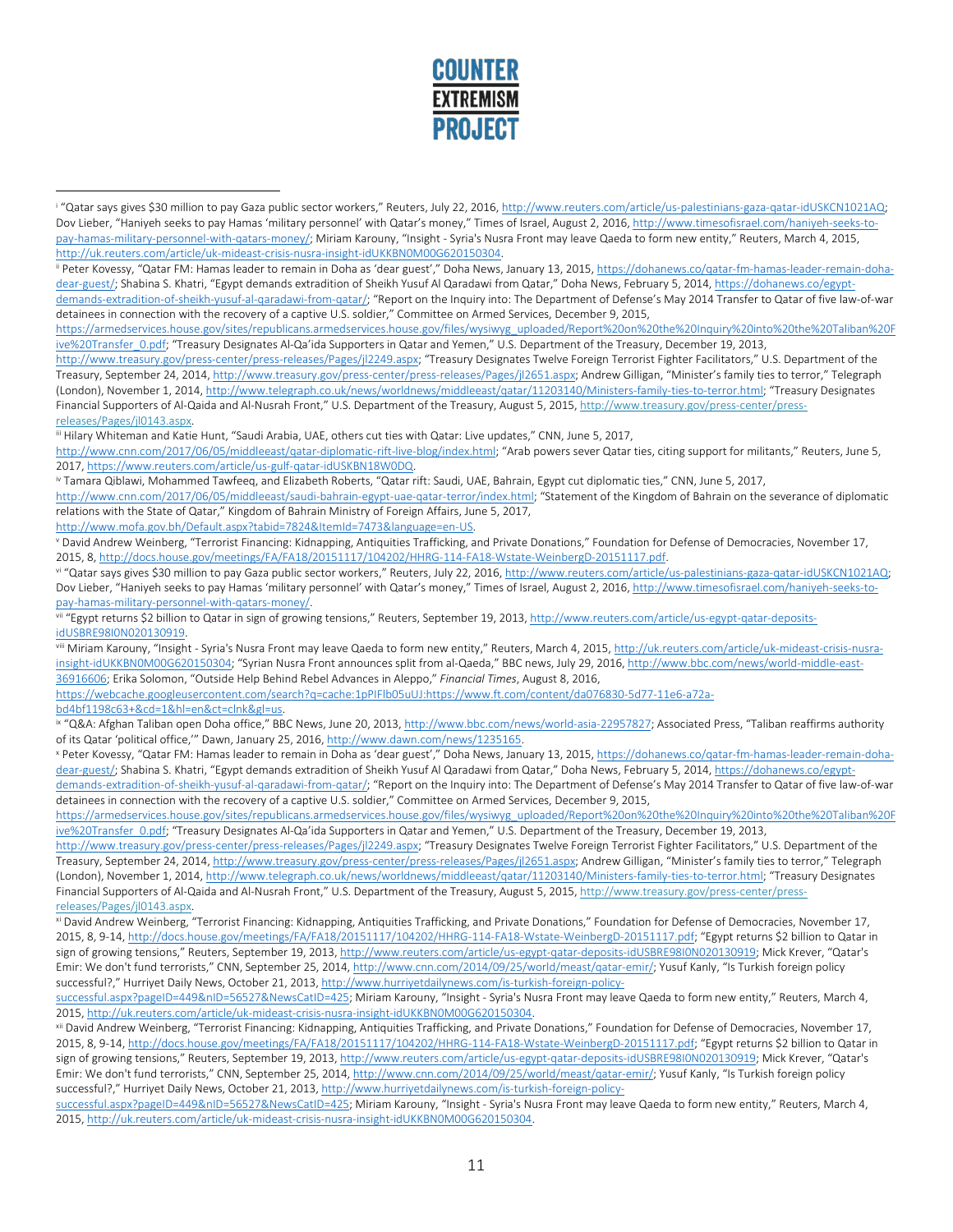

xiii David D. Kirkpatrick, "Qatar's Support of Islamists Alienates Allies Near and Far," *New York Times*, September 7, 2014,

https://www.nytimes.com/2014/09/08/world/middleeast/gatars-support-of-extremists-alienates-allies-near-and-far.html? r=0.<br><sup>xiv</sup> David Andrew Weinberg, "Terrorist Financing: Kidnapping, Antiquities Trafficking, and Private 2015, 8[, http://docs.house.gov/meetings/FA/FA18/20151117/104202/HHRG-114-FA18-Wstate-WeinbergD-20151117.pdf.](http://docs.house.gov/meetings/FA/FA18/20151117/104202/HHRG-114-FA18-Wstate-WeinbergD-20151117.pdf)

xv Adnan Abu Amer, "Hamas Ties to Qatar Have Cost," Al Monitor, April 22, 2013[, http://www.al-monitor.com/pulse/originals/2013/04/hamas-qatar-relationship](http://www.al-monitor.com/pulse/originals/2013/04/hamas-qatar-relationship-independence.html)independence.html.<br><sup>xvi</sup> Jodi Rudoren, "Qatar's Emir Visits Gaza, Pledging \$400 million to Hamas," *New York Times*, October 23, 2012,

http://www.nytimes.com/2012/10/24/world/middleeast/pledging-400-million-qatari-emir-makes-historic-visit-to-gaza-strip.html.<br>xvii "Qatar says gives \$30 million to pay Gaza public sector workers," Reuters, July 22, 2016, ht Dov Lieber, "Haniyeh seeks to pay Hamas 'military personnel' with Qatar's money," Times of Israel, August 2, 2016[, http://www.timesofisrael.com/haniyeh-seeks-to](http://www.timesofisrael.com/haniyeh-seeks-to-pay-hamas-military-personnel-with-qatars-money/)[pay-hamas-military-personnel-with-qatars-money/.](http://www.timesofisrael.com/haniyeh-seeks-to-pay-hamas-military-personnel-with-qatars-money/)<br><sup>xviii</sup> Peter Kovessy, "Qatar FM: Hamas leader to remain in Doha as 'dear guest'," Doha News, January 13, 2015[, https://dohanews.co/qatar-fm-hamas-leader-remain-](https://dohanews.co/qatar-fm-hamas-leader-remain-doha-dear-guest/)

[doha-dear-guest/.](https://dohanews.co/qatar-fm-hamas-leader-remain-doha-dear-guest/) xix "Hamas presents new charter accepting a Palestine based on 1967 borders," *Guardian* (London), May 1, 2017,

https://www.theguardian.com/world/2017/may/01/hamas-new-charter-palestine-israel-1967-borders.<br><sup>xx</sup> "Egypt returns \$2 billion to Qatar in sign of growing tensions," Reuters, September 19, 2013, http://www.reuters.com/artic

idUSBRE98I0N020130919.<br><sup>xxi</sup> Paul Alster, "Secret document appears to show Qatar payoffs to key Morsi cronies," Fox News, July 9, 2013[, http://www.foxnews.com/world/2013/07/09/secret](http://www.foxnews.com/world/2013/07/09/secret-document-appears-to-show-qatar-payoffs-to-key-morsi-cronies.html)[document-appears-to-show-qatar-payoffs-to-key-morsi-cronies.html.](http://www.foxnews.com/world/2013/07/09/secret-document-appears-to-show-qatar-payoffs-to-key-morsi-cronies.html)<br><sup>xxii</sup> Paul Farhi, "Al Jazeera faces criticism in Egypt over its coverage of Muslim Brotherhood," *Washington Post,* Janaury 5, 2014,

[https://www.washingtonpost.com/lifestyle/style/al-jazeera-faces-criticism-in-egypt-over-its-coverage-of-muslim-brotherhood/2014/01/05/04a397f4-74b3-11e3-9389-](https://www.washingtonpost.com/lifestyle/style/al-jazeera-faces-criticism-in-egypt-over-its-coverage-of-muslim-brotherhood/2014/01/05/04a397f4-74b3-11e3-9389-09ef9944065e_story.html?utm_term=.cb8df6a9c7a5) [09ef9944065e\\_story.html?utm\\_term=.cb8df6a9c7a5;](https://www.washingtonpost.com/lifestyle/style/al-jazeera-faces-criticism-in-egypt-over-its-coverage-of-muslim-brotherhood/2014/01/05/04a397f4-74b3-11e3-9389-09ef9944065e_story.html?utm_term=.cb8df6a9c7a5) Jessica Chasmar, "'We aired lies': Al-Jazeera staff quit over biased Egypt coverage," *Washington Times*, July 9,

2013, http://www.washingtontimes.com/news/2013/jul/9/we-aired-lies-al-jazeera-staff-quit-over-biased-eg/.<br><sup>xxiii</sup> "Egypt's Request for Qatar's Extradition of Sheikh Yusuf Al- Qaradawi," Center for Security Policy, May 27,

[http://www.centerforsecuritypolicy.org/2015/05/27/egypts-request-for-qatars-extradition-of-sheikh-yusuf-al-qaradawi/;](http://www.centerforsecuritypolicy.org/2015/05/27/egypts-request-for-qatars-extradition-of-sheikh-yusuf-al-qaradawi/) Paul Alster, "White House support of Muslim Brotherhood leaves some in Middle East puzzled," Fox News, January 16, 2015[, http://www.foxnews.com/world/2015/01/16/white-house-support-muslim-](http://www.foxnews.com/world/2015/01/16/white-house-support-muslim-brotherhood-leaves-some-in-middle-east-puzzled/)

[brotherhood-leaves-some-in-middle-east-puzzled/;](http://www.foxnews.com/world/2015/01/16/white-house-support-muslim-brotherhood-leaves-some-in-middle-east-puzzled/) Vikram Dodd, "Controversial Muslim cleric banned from Britain," Guardian (London), February 7, 2008, [http://www.theguardian.com/uk/2008/feb/07/religion.politics;](http://www.theguardian.com/uk/2008/feb/07/religion.politics) "France bars entry to four Islamic scholars," Al Jazeera, March 29, 2012,

[http://www.aljazeera.com/news/europe/2012/03/201232920819671322.html;](http://www.aljazeera.com/news/europe/2012/03/201232920819671322.html) "ALQARADAWI, YOUSF," Interpol[, http://www.interpol.int/notice/search/wanted/2014-](http://www.interpol.int/notice/search/wanted/2014-58772)

[58772.](http://www.interpol.int/notice/search/wanted/2014-58772)

 $\overline{a}$ 

xxiv Miriam Karouny, "Insight - Syria's Nusra Front may leave Qaeda to form new entity," Reuters, March 4, 2015[, http://uk.reuters.com/article/uk-mideast-crisis-nusra](http://uk.reuters.com/article/uk-mideast-crisis-nusra-insight-idUKKBN0M00G620150304)[insight-idUKKBN0M00G620150304;](http://uk.reuters.com/article/uk-mideast-crisis-nusra-insight-idUKKBN0M00G620150304) "Syrian Nusra Front announces split from al-Qaeda," BBC news, July 29, 2016[, http://www.bbc.com/news/world-middle-east-](http://www.bbc.com/news/world-middle-east-36916606)[36916606;](http://www.bbc.com/news/world-middle-east-36916606) Erika Solomon, "Outside Help Behind Rebel Advances in Aleppo," *Financial Times*, August 8, 2016,

[https://webcache.googleusercontent.com/search?q=cache:1pPIFlb05uUJ:https://www.ft.com/content/da076830-5d77-11e6-a72a](https://webcache.googleusercontent.com/search?q=cache:1pPIFlb05uUJ:https://www.ft.com/content/da076830-5d77-11e6-a72a-bd4bf1198c63+&cd=1&hl=en&ct=clnk&gl=us)[bd4bf1198c63+&cd=1&hl=en&ct=clnk&gl=us.](https://webcache.googleusercontent.com/search?q=cache:1pPIFlb05uUJ:https://www.ft.com/content/da076830-5d77-11e6-a72a-bd4bf1198c63+&cd=1&hl=en&ct=clnk&gl=us) xxv Jay Jay Solomon and November 23, 2015, http://www.wsj.com/articles/qatars-ties-to-militants-<br><sup>xxv</sup> Jay Solomon and Nour Malas, "Qatar's Ties to Militants Strain Alliance," *Wall* 

[strain-alliance-1424748601?alg=y;](http://www.wsj.com/articles/qatars-ties-to-militants-strain-alliance-1424748601?alg=y) "State Department Amendments to the Terrorist Designation of al-Nusrah Front," U.S. Department of State, November 10, 2016, [https://webcache.googleusercontent.com/search?q=cache:YTPe7JGmVmIJ:https://www.state.gov/r/pa/prs/ps/2016/11/264230.htm+&cd=1&hl=en&ct=clnk&gl=us;](https://webcache.googleusercontent.com/search?q=cache:YTPe7JGmVmIJ:https://www.state.gov/r/pa/prs/ps/2016/11/264230.htm+&cd=1&hl=en&ct=clnk&gl=us)  "Daily Press Briefing - July 28, 2016," U.S. Department of State, July 28, 2016,

https://webcache.googleusercontent.com/search?q=cache:YaUY3sNCxKEJ:https://www.state.gov/r/pa/prs/dpb/2016/07/260631.htm+&cd=1&hl=en&ct=clnk&gl=us.<br>xxvi David Andrew Weinberg, "Terrorist Financing: Kidnapping, Antiquities 2015, 9-14[, http://docs.house.gov/meetings/FA/FA18/20151117/104202/HHRG-114-FA18-Wstate-WeinbergD-20151117.pdf;](http://docs.house.gov/meetings/FA/FA18/20151117/104202/HHRG-114-FA18-Wstate-WeinbergD-20151117.pdf) Nour Samaha, "Lebanese army and al-Nusra Front conduct prisoner swap," Al Jazeera, December 2, 2015[, http://www.aljazeera.com/news/2015/12/lebanese-hostages-released-prisoner-swap-](http://www.aljazeera.com/news/2015/12/lebanese-hostages-released-prisoner-swap-151201072408599.html)

151201072408599.html.<br><sup>xxvii</sup> David Andrew Weinberg, "Terrorist Financing: Kidnapping, Antiquities Trafficking, and Private Donations," Foundation for Defense of Democracies, November 17, 2015, 9-14[, http://docs.house.gov/meetings/FA/FA18/20151117/104202/HHRG-114-FA18-Wstate-WeinbergD-20151117.pdf;](http://docs.house.gov/meetings/FA/FA18/20151117/104202/HHRG-114-FA18-Wstate-WeinbergD-20151117.pdf) Yusuf Kanly, "Is Turkish foreign policy successful?," Hurriyet Daily News, October 21, 2013[, http://www.hurriyetdailynews.com/is-turkish-foreign-policy-](http://www.hurriyetdailynews.com/is-turkish-foreign-policy-successful.aspx?pageID=449&nID=56527&NewsCatID=425)

[successful.aspx?pageID=449&nID=56527&NewsCatID=425.](http://www.hurriyetdailynews.com/is-turkish-foreign-policy-successful.aspx?pageID=449&nID=56527&NewsCatID=425) xxviii David Blair and Richard Spencer, "How Qatar is funding the rise of Islamist extremists," *Telegraph* (London), September 20, 2014,

[http://www.telegraph.co.uk/news/worldnews/middleeast/qatar/11110931/How-Qatar-is-funding-the-rise-of-Islamist-extremists.html;](http://www.telegraph.co.uk/news/worldnews/middleeast/qatar/11110931/How-Qatar-is-funding-the-rise-of-Islamist-extremists.html) Ben Hubbard, "In Syria, Potential Ally's Islamist Ties Challenge U.S.," *New York Times*, August 25, 2015[, https://www.nytimes.com/2015/08/26/world/middleeast/ahrar-al-sham-rebel-force-in-syrias-](https://www.nytimes.com/2015/08/26/world/middleeast/ahrar-al-sham-rebel-force-in-syrias-gray-zone-poses-challenge-to-us.html)

gray-zone-poses-challenge-to-us.html.<br>xxix "Q&A: Afghan Taliban open Doha office," BBC News, June 20, 2013, <u>http://www.bbc.com/news/world-asia-22957827</u>; Associated Press, "Taliban reaffirms authority of its Qatar 'political office,'" Dawn, January 25, 2016, http://www.dawn.com/news/1235165.<br>xxx "Report on the Inquiry into: The Department of Defense's May 2014 Transfer to Qatar of five law-of-war detainees in connection

soldier," Committee on Armed Services, December 9, 2015,

[https://armedservices.house.gov/sites/republicans.armedservices.house.gov/files/wysiwyg\\_uploaded/Report%20on%20the%20Inquiry%20into%20the%20Taliban%20F](https://armedservices.house.gov/sites/republicans.armedservices.house.gov/files/wysiwyg_uploaded/Report%20on%20the%20Inquiry%20into%20the%20Taliban%20Five%20Transfer_0.pdf) [ive%20Transfer\\_0.pdf;](https://armedservices.house.gov/sites/republicans.armedservices.house.gov/files/wysiwyg_uploaded/Report%20on%20the%20Inquiry%20into%20the%20Taliban%20Five%20Transfer_0.pdf) Sami Yousafzai, "Taliban Leaders Are Living in Luxury in Qatar," *Newsweek*, March 24, 2015[, http://www.newsweek.com/2015/04/03/taliban-](http://www.newsweek.com/2015/04/03/taliban-leaders-are-living-luxury-qatar-316122.html)

leaders-are-living-luxury-qatar-316122.html.<br><sup>xxxi</sup> Peter Kovessy, "Qatar FM: Hamas leader to remain in Doha as 'dear guest'," Doha News, January 13, 2015[, https://dohanews.co/qatar-fm-hamas-leader-remain](https://dohanews.co/qatar-fm-hamas-leader-remain-doha-dear-guest/)[doha-dear-guest/.](https://dohanews.co/qatar-fm-hamas-leader-remain-doha-dear-guest/)

xxxii Alessandra Gennarelli, "Egypt's Request for Qatar's Extradition of Sheikh Yusuf Al- Qaradawi," Center for Security Policy, May 27, 2015, [http://www.centerforsecuritypolicy.org/2015/05/27/egypts-request-for-qatars-extradition-of-sheikh-yusuf-al-qaradawi/.](http://www.centerforsecuritypolicy.org/2015/05/27/egypts-request-for-qatars-extradition-of-sheikh-yusuf-al-qaradawi/)<br>xxxiii "Report on the Inquiry into: The Department of Defense's May 2014 Transfer to Qatar of five law-o

soldier," Committee on Armed Services, December 9, 2015,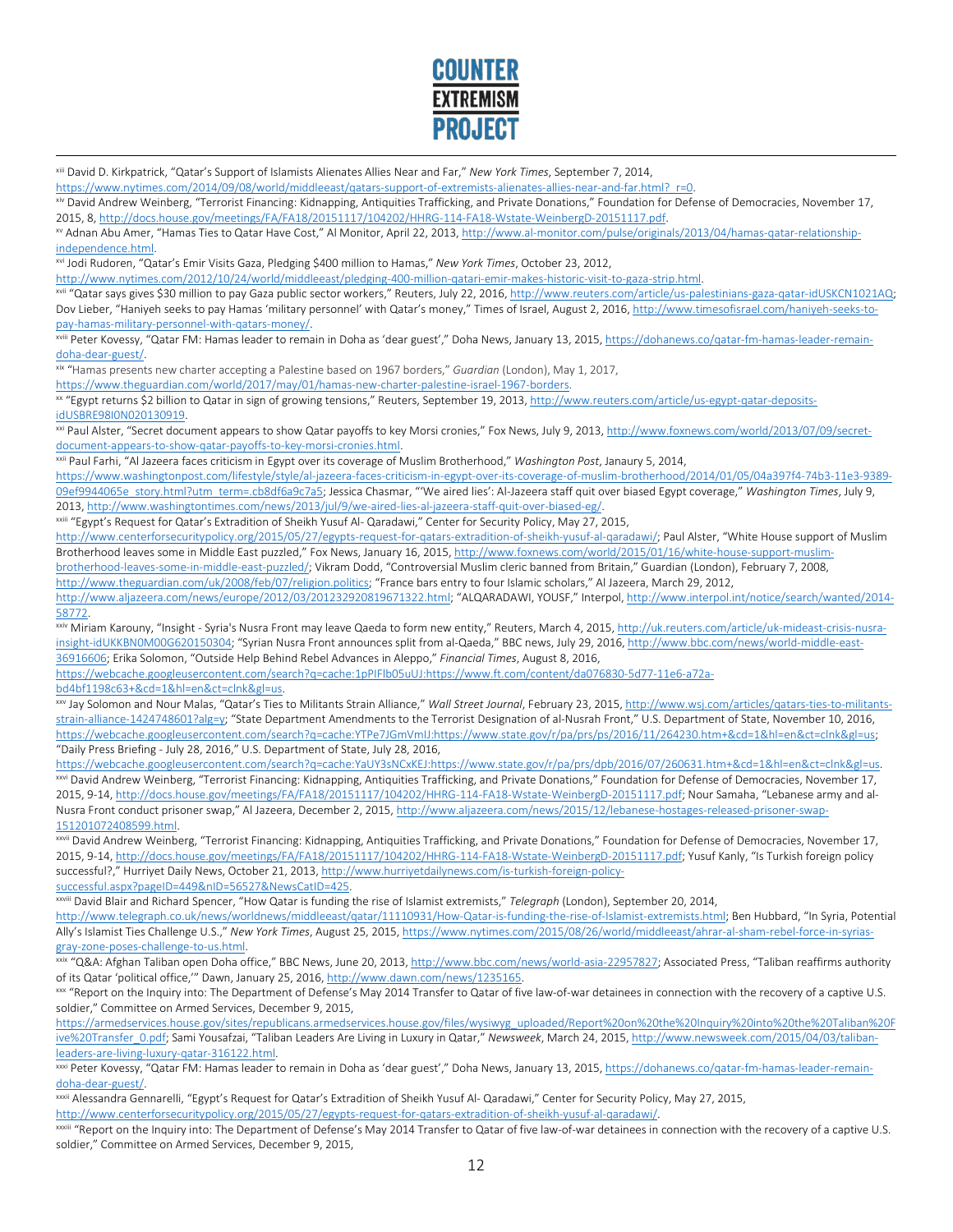

[https://armedservices.house.gov/sites/republicans.armedservices.house.gov/files/wysiwyg\\_uploaded/Report%20on%20the%20Inquiry%20into%20the%20Taliban%20F](https://armedservices.house.gov/sites/republicans.armedservices.house.gov/files/wysiwyg_uploaded/Report%20on%20the%20Inquiry%20into%20the%20Taliban%20Five%20Transfer_0.pdf)<br>ive%20Transfer\_0.pdf.

xxxiv Globes, "The Corruption at the Head of Hamas," Jerusalem Post, July 20, 2014[, http://www.jpost.com/Business/Business-Features/The-corruption-at-the-head-of-](http://www.jpost.com/Business/Business-Features/The-corruption-at-the-head-of-Hamas-363550)[Hamas-363550;](http://www.jpost.com/Business/Business-Features/The-corruption-at-the-head-of-Hamas-363550) Sami Yousafzai, "Taliban Leaders Are Living in Luxury in Qatar," Newsweek, March 24, 2015[, http://www.newsweek.com/2015/04/03/taliban-leaders-](http://www.newsweek.com/2015/04/03/taliban-leaders-are-living-luxury-qatar-316122.html)

[are-living-luxury-qatar-316122.html.](http://www.newsweek.com/2015/04/03/taliban-leaders-are-living-luxury-qatar-316122.html) قالتا: 1875-1287), are-living-luxury-qatar-316122.html. قاسطين, Twitter post, September 7, 2015, 7:33 a.m., <u>https://twitter.com/izzat\_risheq/status/640895789334573056</u>; Ilan Ben Zion, chief meet as Ankara inks defense deal with Qatar," Times of Israel April 29, 2016[, http://www.timesofisrael.com/turkish-pm-hamas-chief-meet-in-qatar-as-ankara-inks-](http://www.timesofisrael.com/turkish-pm-hamas-chief-meet-in-qatar-as-ankara-inks-defense-deal/)

defense-deal/.<br><sup>xxvi</sup> Globes, "The Corruption at the Head of Hamas," *Jerusalem Post*, July 20, 2014[, http://www.jpost.com/Business/Business-Features/The-corruption-at-the-head-of-](http://www.jpost.com/Business/Business-Features/The-corruption-at-the-head-of-Hamas-363550)[Hamas-363550.](http://www.jpost.com/Business/Business-Features/The-corruption-at-the-head-of-Hamas-363550)

xxxvii Globes, "The Corruption at the Head of Hamas," *Jerusalem Post*, July 20, 2014[, http://www.jpost.com/Business/Business-Features/The-corruption-at-the-head-of-](http://www.jpost.com/Business/Business-Features/The-corruption-at-the-head-of-Hamas-363550)

[Hamas-363550.](http://www.jpost.com/Business/Business-Features/The-corruption-at-the-head-of-Hamas-363550) xxxviii Melanie Phillips, *The World Turned Upside Down*, (New York: Encounter Books, 2010), 214; "Sheik Yousuf Al-Qaradhawi: Homosexuals Should Be Punished Like Fornicators But Their Harm Is Less When Not Done in Public," MEMRI, June 5, 2006, [http://www.memri.org/clip\\_transcript/en/1170.htm;](http://www.memri.org/clip_transcript/en/1170.htm) "Reactions to Sheikh Qaradhawi's Fatwa Calling for the Abduction and Killing of American Civilians in Iraq," MEMRI, October 6, 2004,

[http://www.memri.org/report/en/0/0/0/0/0/0/1231.htm;](http://www.memri.org/report/en/0/0/0/0/0/0/1231.htm) Oren Kessler, "Analysis: Yusuf al-Qaradawi- a 'man for all seasons,'" Jerusalem Post, February 20, 2011,

http://www.jpost.com/Middle-East/Analysis-Yusuf-al-Qaradawi-a-man-for-all-seasons.<br>xxxxx Steven Stalinsky, "Sheikh Yousef Al-Qaradawi and Qatar's Education City Hosting American University Branches: Carnegie Mellon, George

A&M, Virginia Commonwealth, Cornell & Others," MEMRI, February 18, 2010, <u>https://www.memri.org/image/IA\_Qaradawi.pdf</u>.<br><sup>xl</sup> "Remarks of Under Secretary for Terrorism and Financial Intelligence David Cohen before the Cente

Terrorist Financing,'" U.S. Department of the Treasury, March 4, 2014, <u>https://www.treasury.gov/press-center/press-releases/Pages/jl2308.aspx</u>.<br><sup>xii</sup> "Treasury Designates Al-Qa'ida Supporters in Qatar and Yemen," U.S. Dep [releases/Pages/jl2249.aspx;](http://www.treasury.gov/press-center/press-releases/Pages/jl2249.aspx) "QDi.334'Abd al-Rahman bin 'Umayr al-Nu'aymi," United Nations Security Council,

[https://www.un.org/sc/suborg/en/sanctions/1267/aq\\_sanctions\\_list/summaries/individual/'abd-al-rahman-bin-'umayr-al-nu'aymi;](https://www.un.org/sc/suborg/en/sanctions/1267/aq_sanctions_list/summaries/individual/) Eli Lake, "Terrorists for Human Rights," Daily Beast, December 20, 2013[, http://www.thedailybeast.com/articles/2013/12/20/terrorists-for-human-rights.html;](http://www.thedailybeast.com/articles/2013/12/20/terrorists-for-human-rights.html) David Andrew Weinberg, "Qatar and Terror Finance Part 1: Negligence," Foundation for Defense of Democracies, December 2014, 7-8,

 $\overline{a}$ 

[https://www.defenddemocracy.org/content/uploads/publications/Qatar\\_Part\\_I.pdf.](https://www.defenddemocracy.org/content/uploads/publications/Qatar_Part_I.pdf)<br>xiii "Treasury Designates Al-Qa'ida Supporters in Qatar and Yemen," U.S. Department of the Treasury, December 19, 2013, http://www.treasury.gov [releases/Pages/jl2249.aspx.](http://www.treasury.gov/press-center/press-releases/Pages/jl2249.aspx)

xliii Eli Lake, "Terrorists for Human Rights," Daily Beast, December 20, 2013[, http://www.thedailybeast.com/articles/2013/12/20/terrorists-for-human-rights.html;](http://www.thedailybeast.com/articles/2013/12/20/terrorists-for-human-rights.html) David Andrew Weinberg, "Qatar and Terror Finance Part 1: Negligence," Foundation for Defense of Democracies, December 2014, 7-8,

[https://www.defenddemocracy.org/content/uploads/publications/Qatar\\_Part\\_I.pdf.](https://www.defenddemocracy.org/content/uploads/publications/Qatar_Part_I.pdf)<br><sup>xliv</sup> "Treasury Designates Twelve Foreign Terrorist Fighter Facilitators," U.S. Department of the Treasury, September 24, 2014, <u>http://www.tr</u> [center/press-releases/Pages/jl2651.aspx;](http://www.treasury.gov/press-center/press-releases/Pages/jl2651.aspx) "QDi.253 KHALIFA MUHAMMAD TURKI AL-SUBAIY," U.N. Security Council, last updated February 19, 2015,

https://www.un.org/sc/suborg/en/sanctions/1267/aq\_sanctions\_list/summaries/individual/khalifa-muhammad-turki-al-subaiy.<br><sup>xlv</sup> David Andrew Weinberg, "Qatar and Terror Finance Part 1: Negligence," Foundation for Defense of

[https://www.defenddemocracy.org/content/uploads/publications/Qatar\\_Part\\_I.pdf.](https://www.defenddemocracy.org/content/uploads/publications/Qatar_Part_I.pdf)

xlvi Andrew Gilligan, "Minister's family ties to terror," Telegraph (London), November 1, 2014,

[http://www.telegraph.co.uk/news/worldnews/middleeast/qatar/11203140/Ministers-family-ties-to-terror.html;](http://www.telegraph.co.uk/news/worldnews/middleeast/qatar/11203140/Ministers-family-ties-to-terror.html) Jay Solomon and Nour Malas, "Qatar's Ties to Militants Strain Alliance," Wall Street Journal, February 23, 2015[, http://www.wsj.com/articles/qatars-ties-to-militants-strain-alliance-1424748601.](http://www.wsj.com/articles/qatars-ties-to-militants-strain-alliance-1424748601)<br>xwii Andrew Gilligan, "Minister's family ties to terror," Telegraph (London), Novem

[http://www.telegraph.co.uk/news/worldnews/middleeast/qatar/11203140/Ministers-family-ties-to-terror.html;](http://www.telegraph.co.uk/news/worldnews/middleeast/qatar/11203140/Ministers-family-ties-to-terror.html) Jay Solomon and Nour Malas, "Qatar's Ties to Militants Strain Alliance," Wall Street Journal, February 23, 2015, http://www.wsj.com/articles/qatars-ties-to-militants-strain-alliance-1424748601, will Andrew Gilligan, "Minister's family ties to terror," Telegraph (London), Novem

[http://www.telegraph.co.uk/news/worldnews/middleeast/qatar/11203140/Ministers-family-ties-to-terror.html;](http://www.telegraph.co.uk/news/worldnews/middleeast/qatar/11203140/Ministers-family-ties-to-terror.html) Jay Solomon and Nour Malas, "Qatar's Ties to Militants Strain Alliance," Wall Street Journal, February 23, 2015, http://www.wsj.com/articles/gatars-ties-to-militants-strain-alliance-1424748601.<br>xlix Andrew Gilligan, "Minister's family ties to terror," Telegraph (London), Novem

[http://www.telegraph.co.uk/news/worldnews/middleeast/qatar/11203140/Ministers-family-ties-to-terror.html;](http://www.telegraph.co.uk/news/worldnews/middleeast/qatar/11203140/Ministers-family-ties-to-terror.html) Jay Solomon and Nour Malas, "Qatar's Ties to Militants Strain Alliance," Wall Street Journal, February 23, 2015[, http://www.wsj.com/articles/qatars-ties-to-militants-strain-alliance-1424748601.](http://www.wsj.com/articles/qatars-ties-to-militants-strain-alliance-1424748601)<br><sup>| "</sup>Treasury Targets Key Al-Qa'ida Funding and Support Network Using Iran as a Cri

https://www.treasury.gov/press-center/press-releases/Pages/tg1261.aspx.<br><sup>Ii</sup> "Treasury Targets Key Al-Qa'ida Funding and Support Network Using Iran as a Critical Transit Point," U.S. Department of the Treasury, July 28, 20

https://www.treasury.gov/press-center/press-releases/Pages/tg1261.aspx.<br>iii "Treasury Targets Key Al-Qa'ida Funding and Support Network Using Iran as a Critical Transit Point," U.S. Department of the Treasury, July 28, 201

https://www.treasury.gov/press-center/press-releases/Pages/tg1261.aspx.<br>IIII "Treasury Targets Key Al-Qa'ida Funding and Support Network Using Iran as a Critical Transit Point," U.S. Department of the Treasury, July 28, 20

http://www.treasury.gov/press-center/press-releases/Pages/tg1261.aspx.<br><sup>Iiv</sup> "Treasury Targets Key Al-Qa'ida Funding and Support Network Using Iran as a Critical Transit Point," U.S. Department of the Treasury, July 28, 20

http://www.treasury.gov/press-center/press-releases/Pages/tg1261.aspx.<br><sup>Iv</sup> David Andrew Weinberg, "Qatar and Terror Finance Part 1: Negligence," Foundation for Defense of Democracies, December 2014, 17-18,

[https://www.defenddemocracy.org/content/uploads/publications/Qatar\\_Part\\_I.pdf.](https://www.defenddemocracy.org/content/uploads/publications/Qatar_Part_I.pdf)

M "Treasury Designates Financial Supporters of Al-Qaida and Al-Nusrah Front," U.S. Department of the Treasury, August 5, 2015, [http://www.treasury.gov/press](http://www.treasury.gov/press-center/press-releases/Pages/jl0143.aspx)[center/press-releases/Pages/jl0143.aspx.](http://www.treasury.gov/press-center/press-releases/Pages/jl0143.aspx)

Wii "Treasury Designates Financial Supporters of Al-Qaida and Al-Nusrah Front," U.S. Department of the Treasury, August 5, 2015[, http://www.treasury.gov/press](http://www.treasury.gov/press-center/press-releases/Pages/jl0143.aspx)[center/press-releases/Pages/jl0143.aspx.](http://www.treasury.gov/press-center/press-releases/Pages/jl0143.aspx)